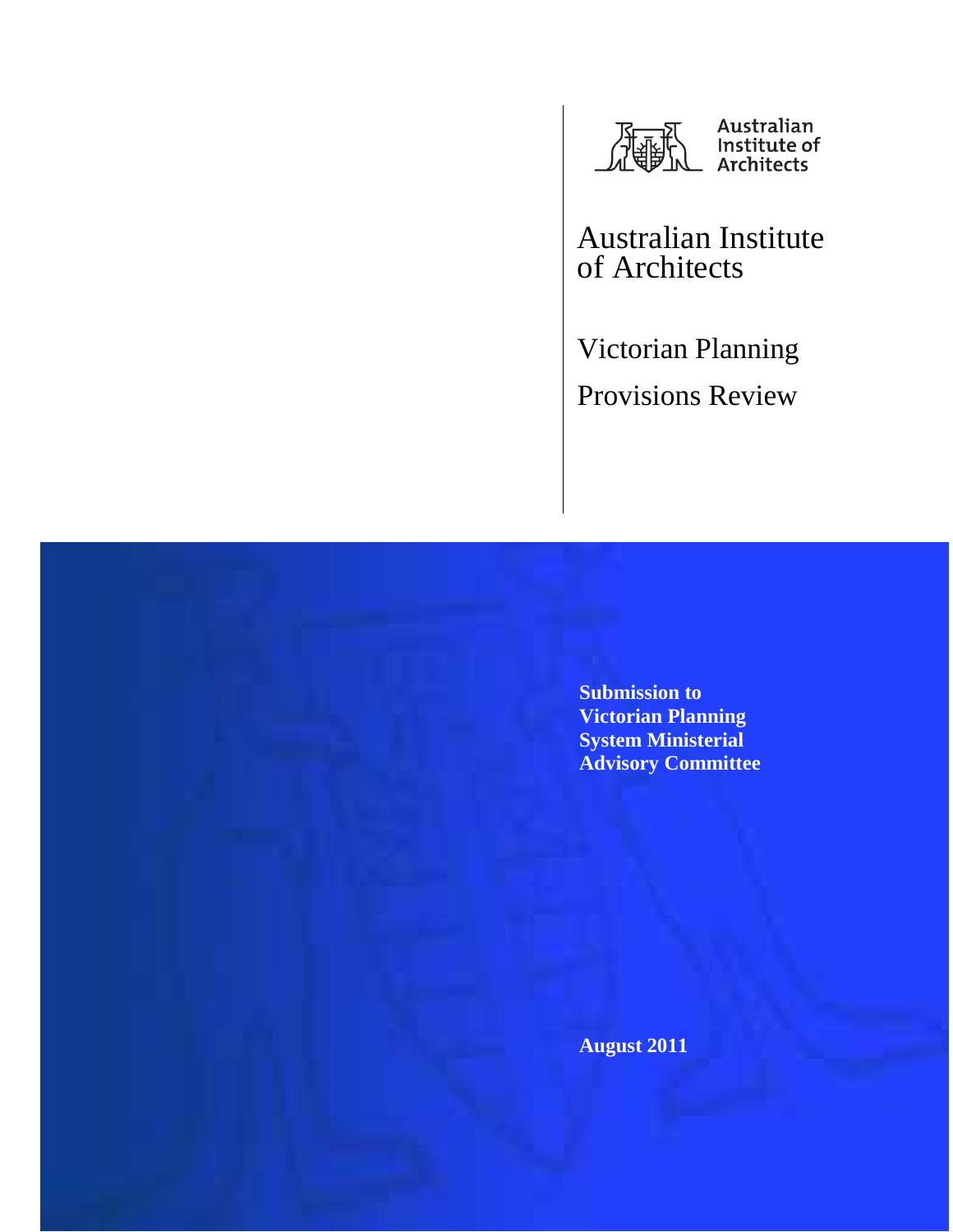## **SUBMISSION BY**

Australian Institute of Architects ABN 72 000 023 012 Represented by its Victorian Chapter Level 1 / 41 Exhibition St Melbourne Vic 3000 Telephone: 03 8620 3866 Facsimile: 03 8620 3886 email: alison.cleary@architecture.com.au

# **PURPOSE**

- This submission is made by the Australian Institute of Architects (the Institute) to the Victorian Planning System Ministerial Advisory Committee.
- At the time of this submission the Executive of the Institute is: Brian Zulaikha (National President), Shelley Penn (President-Elect), Karl Fender (Immediate Past President), Hamish Lyon and Paul Berkemeier.
- The Victorian Chapter Council is: Robert Puksand (President), Karl Fender (Immediate Past President), Jose Alfano, Ingrid Bakker, Tony Battersby, Callum Fraser, Chris Harty, John Henry, Thomas Jordan, Alex Nock, Wojciech Pluta and Shelley Roberts.
- Members of the Victorian Urban Design Policy Working Group who contributed to the development of this submission are: Stephen Axford, Jon Clements, Sarah Hobday-North, Rowan Opat, Ben Puddy, Robert Puksand, Ivan Rijavic, Simon Wallan and Dr Marcus White.
- **The Chief Executive Officer is David Parken and the Victorian Chapter Manager is** Alison Cleary.

#### **INFORMATION**

#### **Who is making this submission?**

- The Australian Institute of Architects (the Institute) is an independent voluntary subscription-based member organisation with approximately 11,000 members, of which 2,500 are Victorian.
- The Institute is the peak body representing architects in Australia.
- Incorporated in 1929, the Institute is one of the 96 member associations of the International Union of Architects (UIA) and is represented on the International Practice Commission.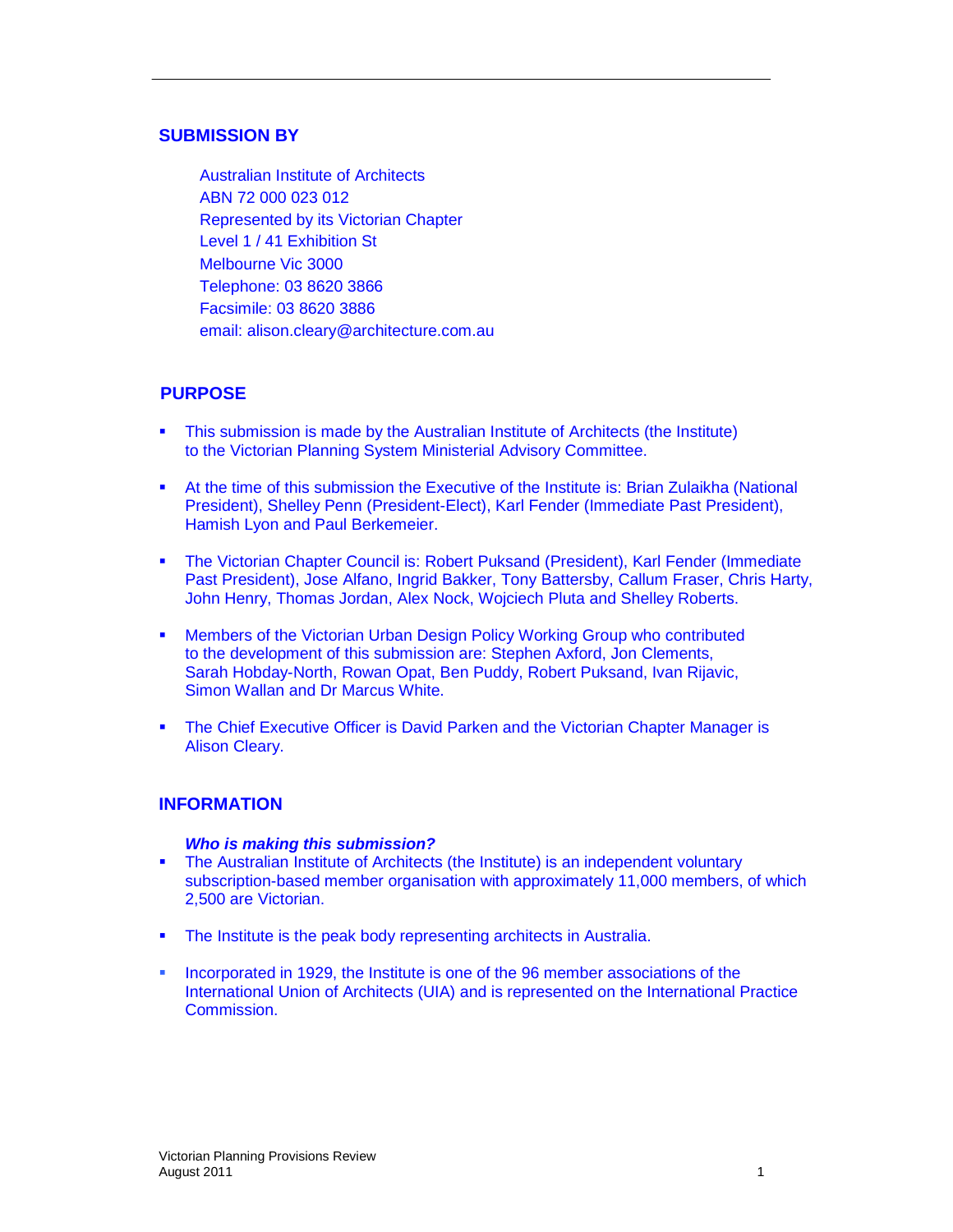

Australian<br>Institute of<br>Architects

Australian Institute of Architects

Victorian Planning Provisions Review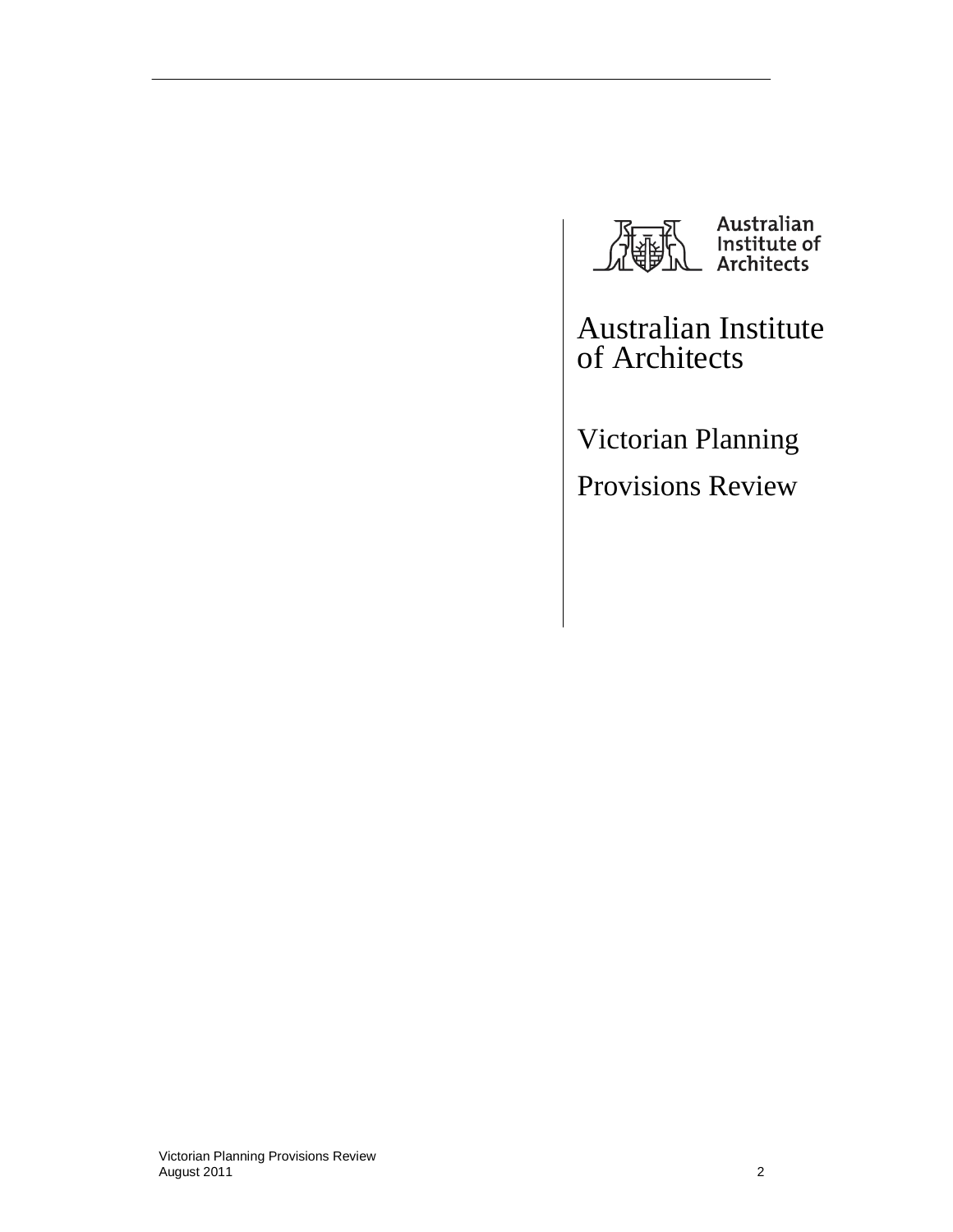# **Contents**

- **Executive Summary**
- **1. Introduction**
- **2. The Victorian Planning System: What works well**
- **3. Streamlining Planning Assessment Processes**
- **4. Good Planning must include Good Design**
- **5. Planning for a Changing City**
- **6. Improving Strategic Planning / balance of state and local planning powers**
- **7. Planning for Environmental Sustainability**
- **8. Protecting and Enhancing Places**
- **9. Improving Communication**
- **10. Conclusion**
- **Appendix A:** Leading Practice Model for Development Assessment (DAF model)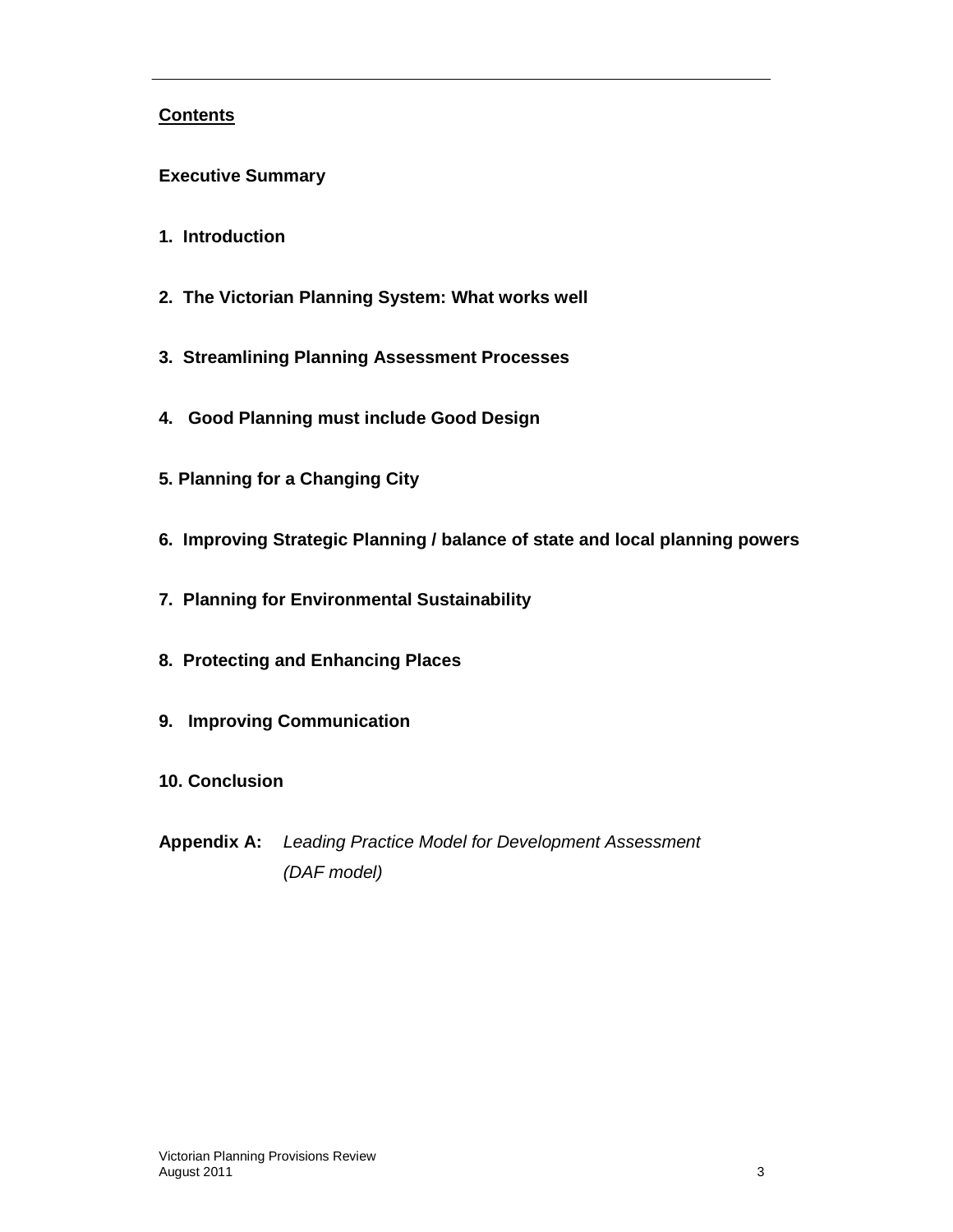# **Executive Summary**

Whilst some aspects of the Victorian planning system are working well, this report identifies a number of areas requiring urgent attention. Any changes to the planning system or Victorian Planning Provisions stemming from this review need to enhance the coordination between levels of government and ensure that planning policy is applied consistently across Victoria.

Specific recommendations in this submission are:

**2.2** The State Government should continue to provide easy access to digital copies of planning policies, maps and data via the web, and continually explore opportunities to extend public access where possible.

**3.1** Victoria should continue to implement the Leading Practice Model for Development Assessment (DAF Model) and its recommendations for a planning system that provides for improved decision making in development assessment.

**4.1** The objectives for planning in Victoria should be amended to include reference to high quality design as proposed in the 2009 draft Planning and Environment Bill, or similar; **4.2** The twelve principles of the Victorian Urban Design Charter should be included in the State Planning Policy Framework;

**4.3** Urban planners should be supported in their promotion of design by measures such as Design Review Panels proposed by the Office of the Victorian Government Architect (OVGA) extended to provide a review function for any public or private development proposal across the State;

**4.5** DPCD in consultation with OVGA should develop an extensive list of exemplar projects of varying scales across all municipalities to be published on DPCD website.

**5.1** Strategic planning and urban design must remain the primary techniques for actively defining the future form of urban areas;

**5.2** The Institute does not support changes to the Urban Growth Boundary or expedited processes for fringe land release;

**5.3** The Planning System should start from the premise of guiding development to where it is needed and away from sensitive areas;

**5.4** Development controls should be defined through integrated plans expressed in terms of three-dimensional massing volumes;

**5.5** As a priority, structure plans for activity centres need to be expressed in three dimensional form so that meaningful decisions can be made by a wider array of stakeholders.

**6.1** Strengthen the role of strategic planning and increase the design resolution within strategic plans to simplify compliance and limit later grounds for objection or review; **6.2** Once the structure planning process sets development principles and performance measures, applications within this envelope ought to be granted as-of-right approval; **6.3** Third party objections should be lodged on a standardised form that constrains objections to issues of strategic plan compliance;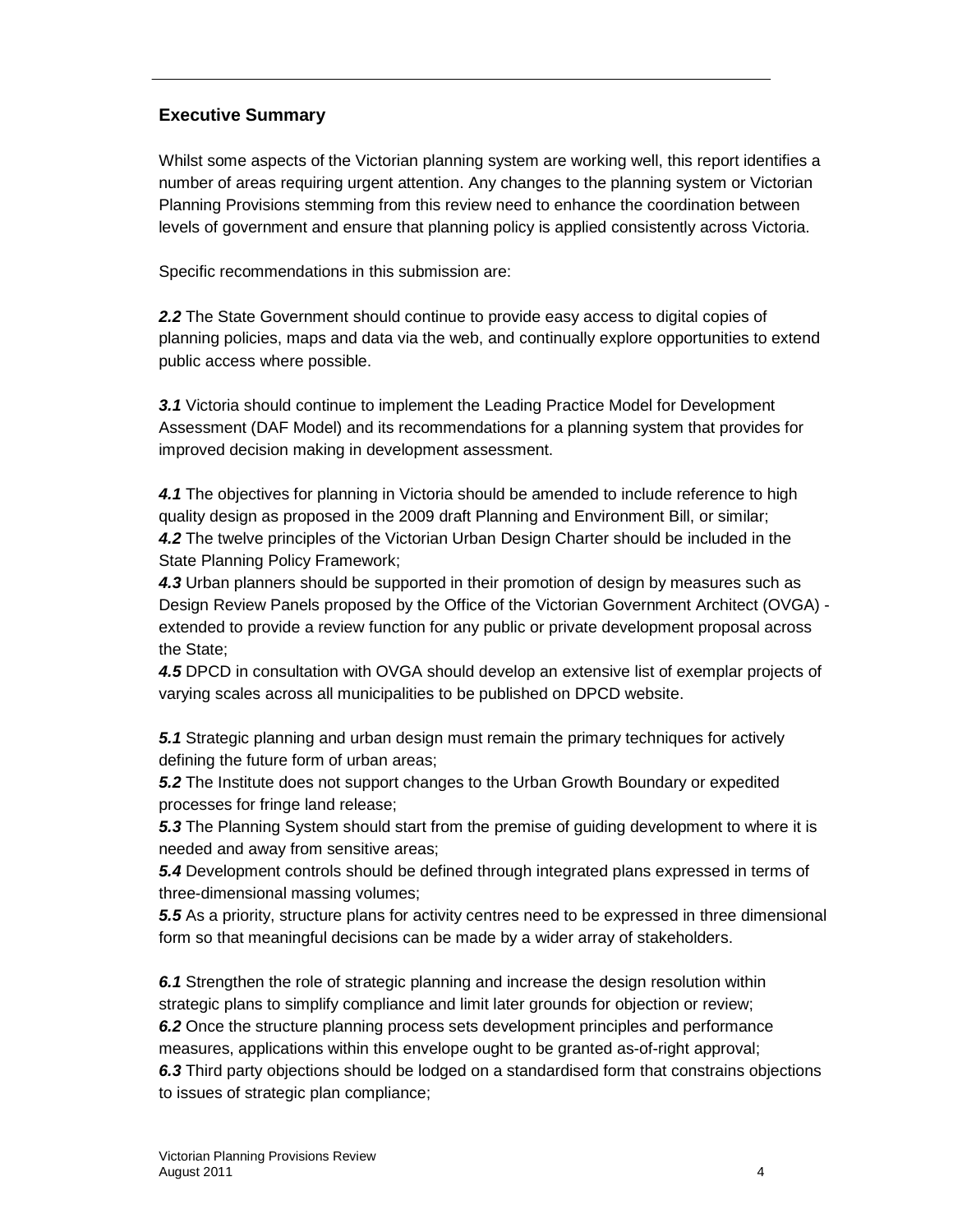**6.4** Where there are clearly defined objectives and tests contained within a structure plan, planning assessment requires professional expertise alone without the intervention of local councillors;

**6.5** The Institute supports the creation of a single integrated and transparent planning authority for Melbourne projects of metropolitan significance, particularly within major transport corridors.

**7.1** The environmental performance of the building fabric is best addressed through the building code and assessed by building surveyors as part of the building permit process, rather than as part of the planning process;

**7.2** The establishment of solar "easements" should be investigated as a discretionary control available to councils in areas outside of activity centres and away from transport corridors; **7.3** The planning system can provide strong tools for planning authorities to promote and ensure sustainable communities and urban form, based on issues such as transport, accessibility, development densities and water management;

**7.4** The planning system must give priority to environmental considerations such as orientation, density and materials.

**8.1** Where a substantially intact and consistent streetscape has an existing character that can be defined in detail and is deemed worthy of protection, this should be the subject of a neighbourhood character overlay specifying the allowable limits of development and change; **8.2** Conversely, where neighbourhood character is inconsistent or poorly defined, general protection on the basis of character or style should not apply. If there is a desire to limit development, this should be addressed through an open strategic limitation balanced against state policy for densification;

**8.3** References to existing and proposed building styles and character should be removed from Municipal Strategic Statements and ResCode;

**8.4** The Institute strongly supports a revamp of the Heritage Overlays in the planning system to not include buildings which offer little or no contribution to a heritage streetscape;

**8.6** Planning applicants should be able to engage an independent heritage advisor (from a list of approved Heritage Advisors formulated by DPCD) to assess the planning proposal prior to submitting an application.

**9.1** A request for additional information should not set the planning clock back to day one without justification;

**9.2** The current pre-approvals process could be formalised and strengthened by employing a two-stage approvals process, ensuring that senior planning staff give in-principle approval to a concept design before the final approval of the more detailed design.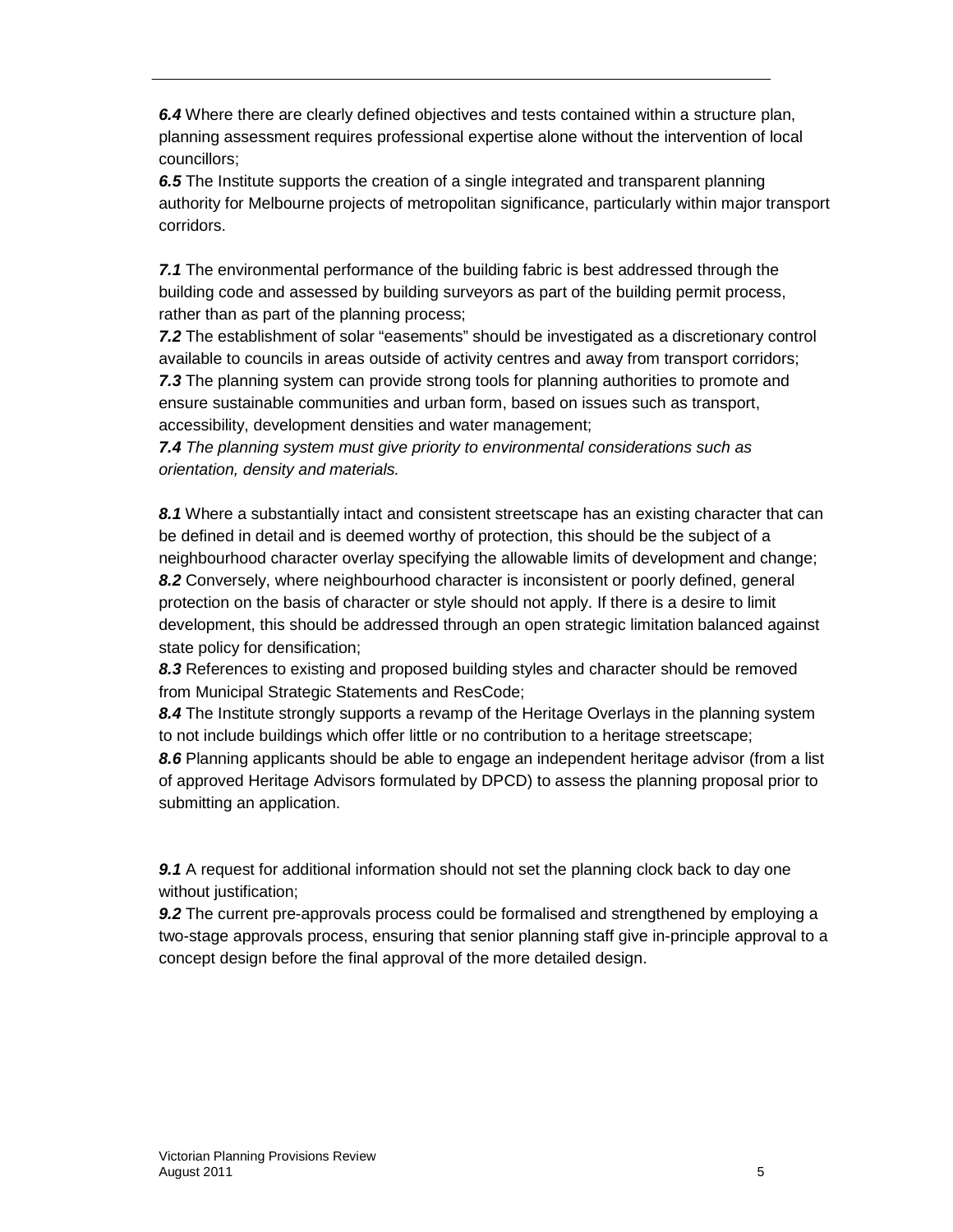# **1. Introduction**

The Australian Institute of Architects (the Institute) continues to be highly supportive of the ongoing efforts of the Victorian Government to deliver improved processes and outcomes associated with the Planning system.

The Institute's primary concerns associated with the Planning system continue to be focused on the sentiment expressed by its members that the current development assessment system is not meeting efficiently expectations, resulting in lengthy delays, and additional compliance costs adding to the cost of development.

The Institute is an independent national member organisation with more than 11,000 members across Australia and overseas. 2,500 of these are based in Victoria. The Institute exists to advance the interests of members, their professional standards and contemporary practice, and expand and advocate the value of architects and architecture to the sustainable growth of our communities, economy and culture. The Institute actively works to maintain and improve the quality of our built environment by promoting better, responsible and environmental design.

This submission was produced by the Victorian Chapter of the Institute through contributions from the Institute's Urban Design Committee, Large Practice Forum and Small Practice Forum, after consulting more generally with the entire Victorian membership body. The document has also been benchmarked against the Institute's national urban design and planning policies and the Victorian Chapter has consulted with other state chapters to gain insights from other jurisdictions.

This submission will be structured according to a number of themes that have emerged during the consultation process. Under each there will be a short explanation of the issue as seen by members of the Institute as well as a more detailed discussion of the theme. One or more recommendations will conclude each theme. The recommendations form the executive summary at the head of this document.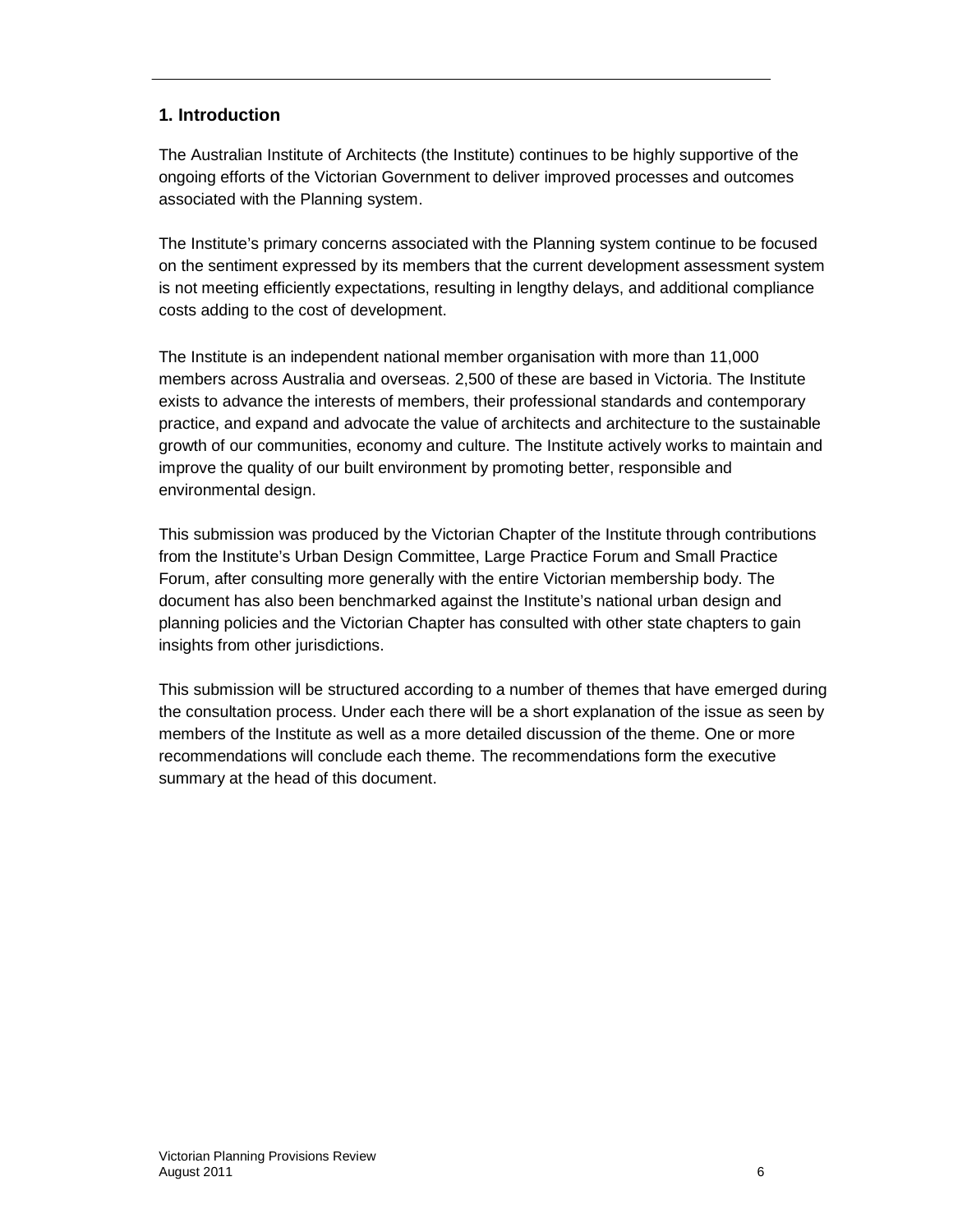# **2. The Victorian Planning System: What works well**

The Victorian Planning Provisions are a very positive aspect of the planning system. The central coordination of planning ensures consistency across the entire state and allows practitioners to easily work between municipalities. The common approach to zoning ensures clarity and allows state policy to be applied in an understandable way relatively quickly.

The ease of access to information in digital form is strongly supported, and any initiatives that extend access should be supported. The centralised repository of planning policies on the DPCD website ensures that the most up-to-date information is always available and dependable. The mapping resources, both in web form and digital GIS formats set Victoria apart from other states and quickly help to explain the spatial relationships that are crucial to effective planning and design.

The operation of clauses 54, 55 and 56 (ResCode) work moderately well for small-scale, lowimpact developments. The structure of objectives, standards and guidelines are clear and should continue to be a core element of the planning system, subject to some specific changes detailed in later sections of this submission. As a prescriptive adjunct to planning schemes, ResCode is an effective document in detailing acceptable outcomes. ResCode provides certainty in its requirements and the mechanisms for varying the requirements on merit, while somewhat involved, are effective.

### **Recommendations:**

**2.1 Whilst some aspects of the planning system are working well, there are many shortfalls that require urgent attention. Any changes to the planning system coming out of this review should enhance the coordination between levels of government and ensure that planning policy is applied consistently across Victoria. 2.2 The State Government should continue to provide easy access to digital copies of** 

**planning policies, maps and data via the web, and continually explore opportunities to extend public access where possible.**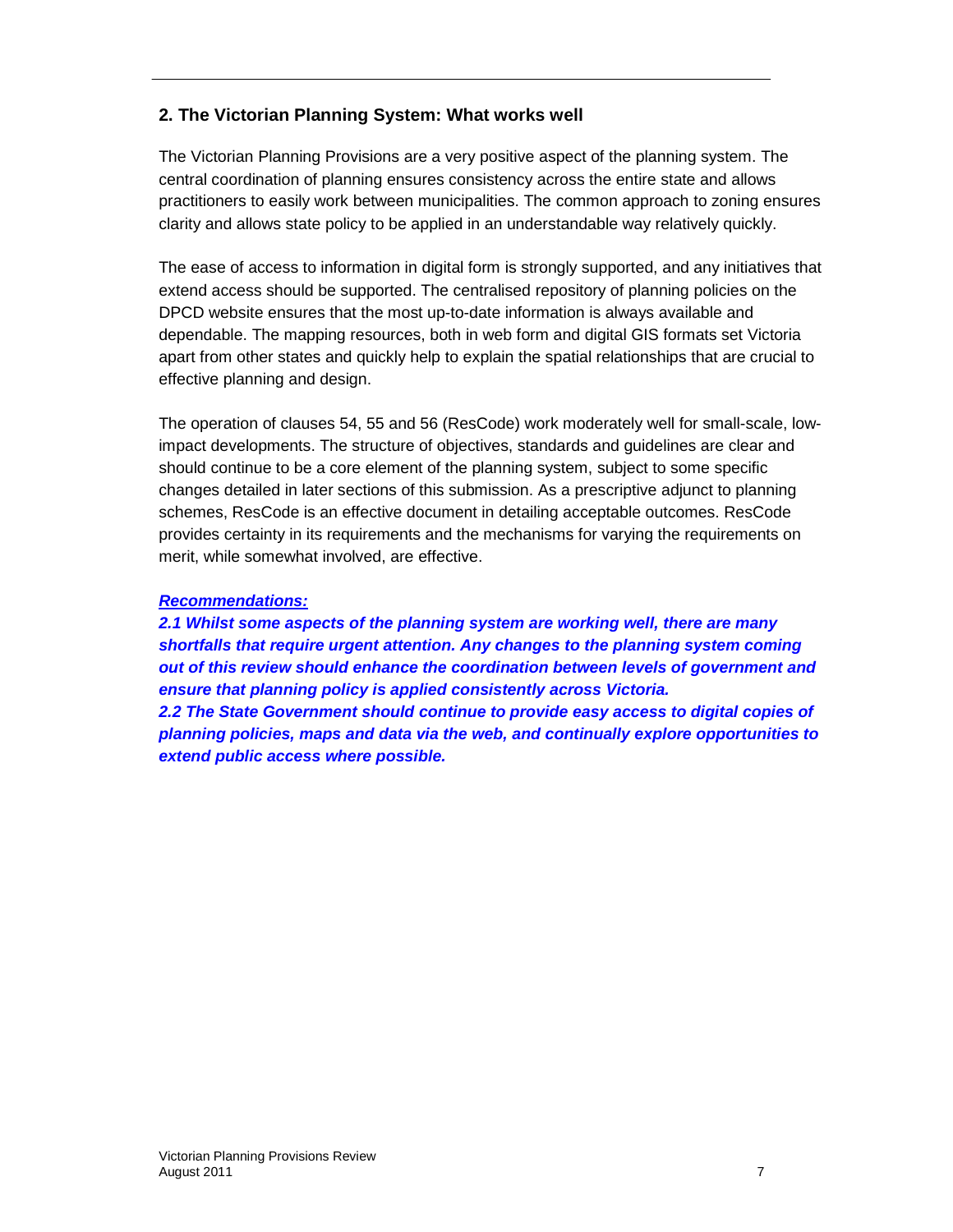### **3. Streamlining Planning Assessment Processes**

#### **Issues:**

- − **The Planning Application/assessment process is too long**
- − **The Planning Application Appeals (VCAT) process is too long**
- − **Level of detail required for an application / incongruity between size of project and requirements for submission (multi-million dollar developments sometimes require less information than a \$100,000 residential extension, and are approved sooner)**
- − **Extreme unpredictability of the process**
- − **Clauses 54, 55 and 56 (ResCode) provides too much discretion for the responsible authority, particularly in developed areas, resulting in unnecessary disputes**
- − **Third party objections should be limited to more specific planning issues or procedural errors**

Victorians need cities and towns that are sustainable and liveable. An effective and efficient planning approval system is crucial in avoiding wasted time and effort. Much of the Institute's concern with planning applications is the impact of wasted effort, and its cost to the community.

Overall, the current development assessment system is not working efficiently, resulting in lengthy delays and additional compliance costs adding to the cost of development eventually approved. The problems of an inefficient process are exacerbated by a lack of consistency between local government area planning schemes.

In 2005, the Development Assessment Forum — consisting of representatives from the three levels of government, the development industry and related professional associations, including the Institute — produced the Leading Practice Model for Development Assessment (DAF Model), designed to promote efficient, effective and nationally-harmonised development assessment systems across Australia. The model is attached as Appendix 1.

We encourage the Victorian Government to continue to move toward the implementation and adoption of the DAF model**.** As one of the key stakeholders and contributors to the DAF process and Better Decisions Faster initiatives, the Institute has expressed the view that the planning system at its basis must deliver effective, timely, transparent and efficient outcomes.

Given this position, we also acknowledge the strength of the Current Performance Based Victorian Planning Provisions (VPPs) and the demonstrated advantages to innovation in design outcomes in Victoria since the introduction of the New Format Planning Schemes.

The Institute believes there is scope within the current Planning and Environment Act and the VPP System to accommodate the incorporation of the DAF assessment streams without requiring a complete overhaul of the Act.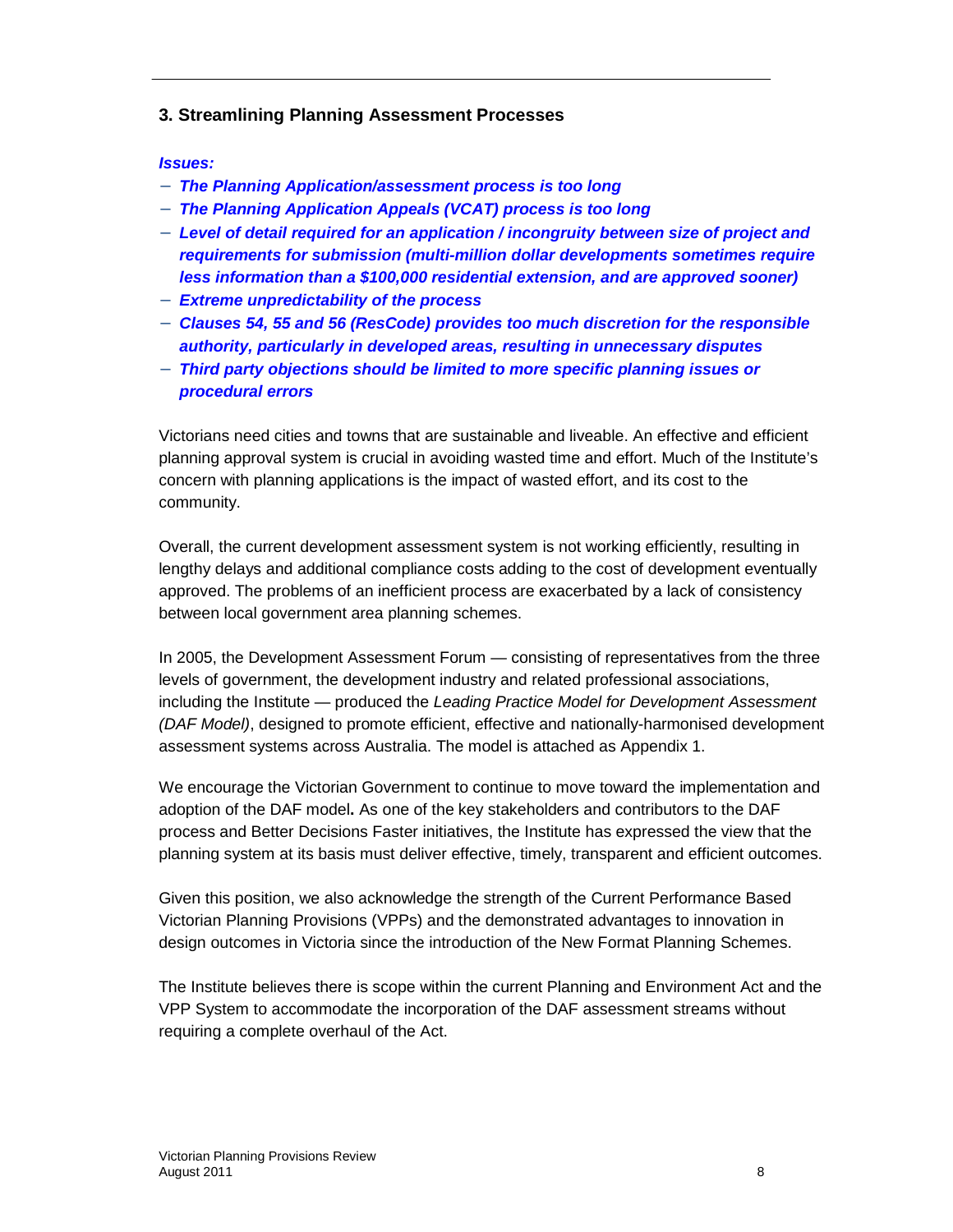The benefits of these changes to the system are seen as potentially significant and that based on the fact that the entire State will have a single **Integrated Development Assessment System** for all development applications.

In addition, the need for Planning Scheme Amendments associated with master planning, minor changes in land use and variation to local built-form controls have generally been all but eliminated as part of a separate process outside of the development application assessment.

The Institute is confident that Victoria could benefit substantially from the introduction of a uniform and standardised development assessment framework in the aid of providing for improved decision making.

## **Recommendations:**

**3.1 Victoria should introduce the Leading Practice Model for Development Assessment (DAF Model) as a uniform and standardised development assessment framework to provide for improved decision making.**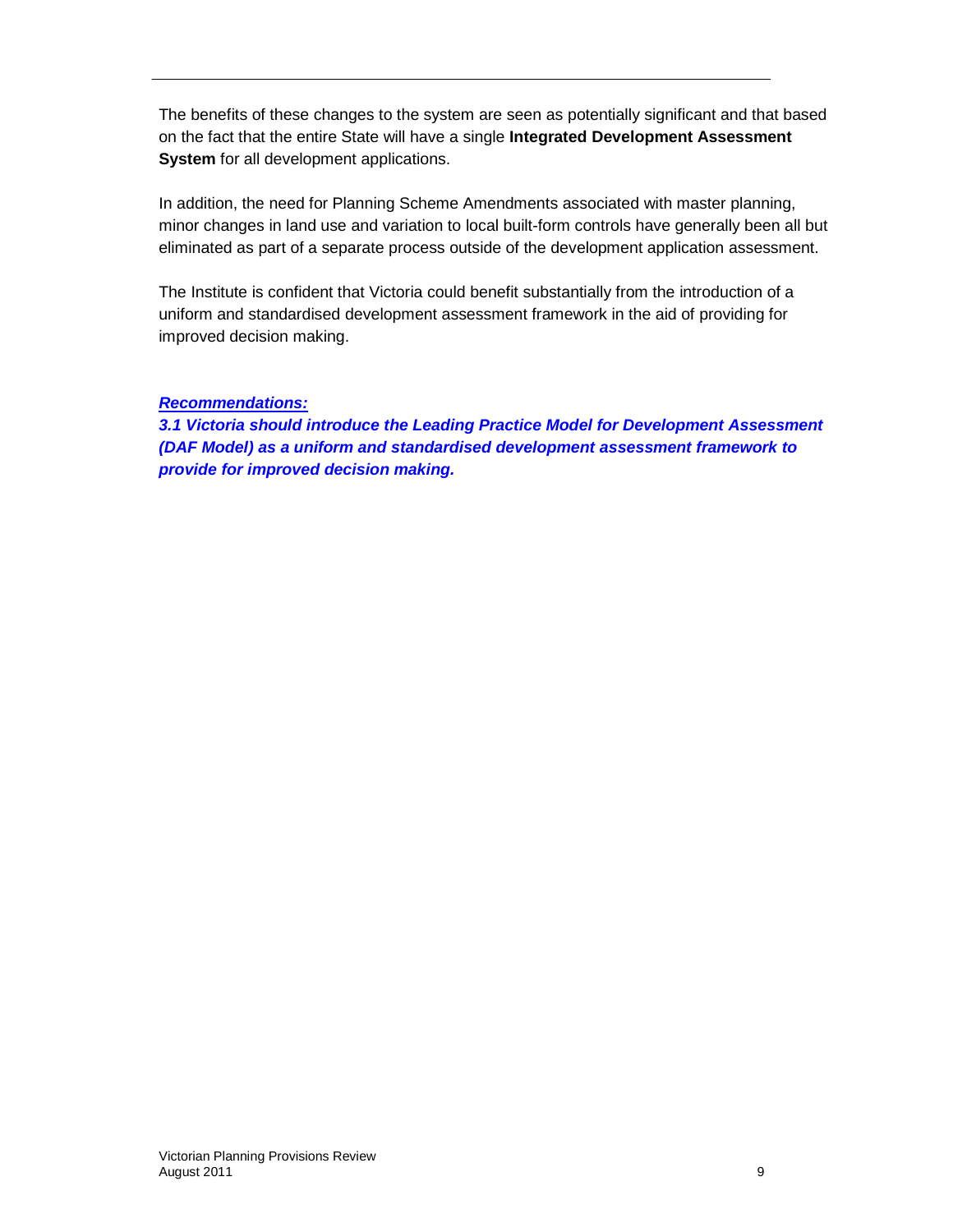# **4. Good Planning must include Good Design**

#### **Issues:**

- − **There is currently no specific objective in the Victorian Planning Provisions that promotes design quality;**
- − **The term "Good Design" is used in a fragmented manner within the current planning system, but not defined;**
- − **The design merits of planning applications are currently often assessed by individuals with limited design training;**
- − **There are limited policy requirements for processes that support good design outcomes, such as design review panels.**

It is notable that the current objectives for planning in Victoria (as set out in Section 4 of the Planning and Environment Act) do not specifically refer to design quality. Architectural and urban design quality should be promoted and encouraged within planning assessment processes, and poor design must be challenged. The 2009 draft Planning and Environment Bill proposed more contemporary objectives for planning, referring to high quality design, sustainability and integrated planning. These have not yet been adopted.

While the Institute acknowledges the potential complexity of defining good design as part of a planning system, it is a necessary step to improve the current fragmented approach to design issues. The current fragmented approach reduces design to simple checkboxes. The Institute recognises design as a multidimensional activity that inherently requires synthesis between multiple, often competing, concerns, but this is not fully captured by the current planning system.

High level advice on design quality and the benefits of good design are available to State Government through the Office of the Victorian Government Architect (OVGA). This mechanism should be more directly incorporated into the VPP. The provisions of the Urban Design Charter is one notable example of a policy requiring stronger recognition.

Throughout the planning system, professionals who may not possess design qualifications are required to make de facto design decisions which have direct impact on applications. This reveals a need within the system to either identify specific roles for professionals with design training and continuous professional development to support these skills, or to provide support for planning professionals, for example through peer review processes such as the one proposed in the form of Design Review Panels. The Design Review Panel model proposed by Office of the Victorian Government Architect provides for a voluntary advisory service independent of the planning approvals process, similar to the design review function of the UK Commission for Architecture and the Built Environment (CABE). This Design Review Panel model could be extended to include private development applications and could potentially replace or offer an alternative to those being conducted at the municipal level.

DPCD, in consultation with OVGA, could develop an extensive list of exemplar projects of varying scales across all municipalities and which is then published on DPCD website. The website could encourage all participants in the planning process — individual applicants,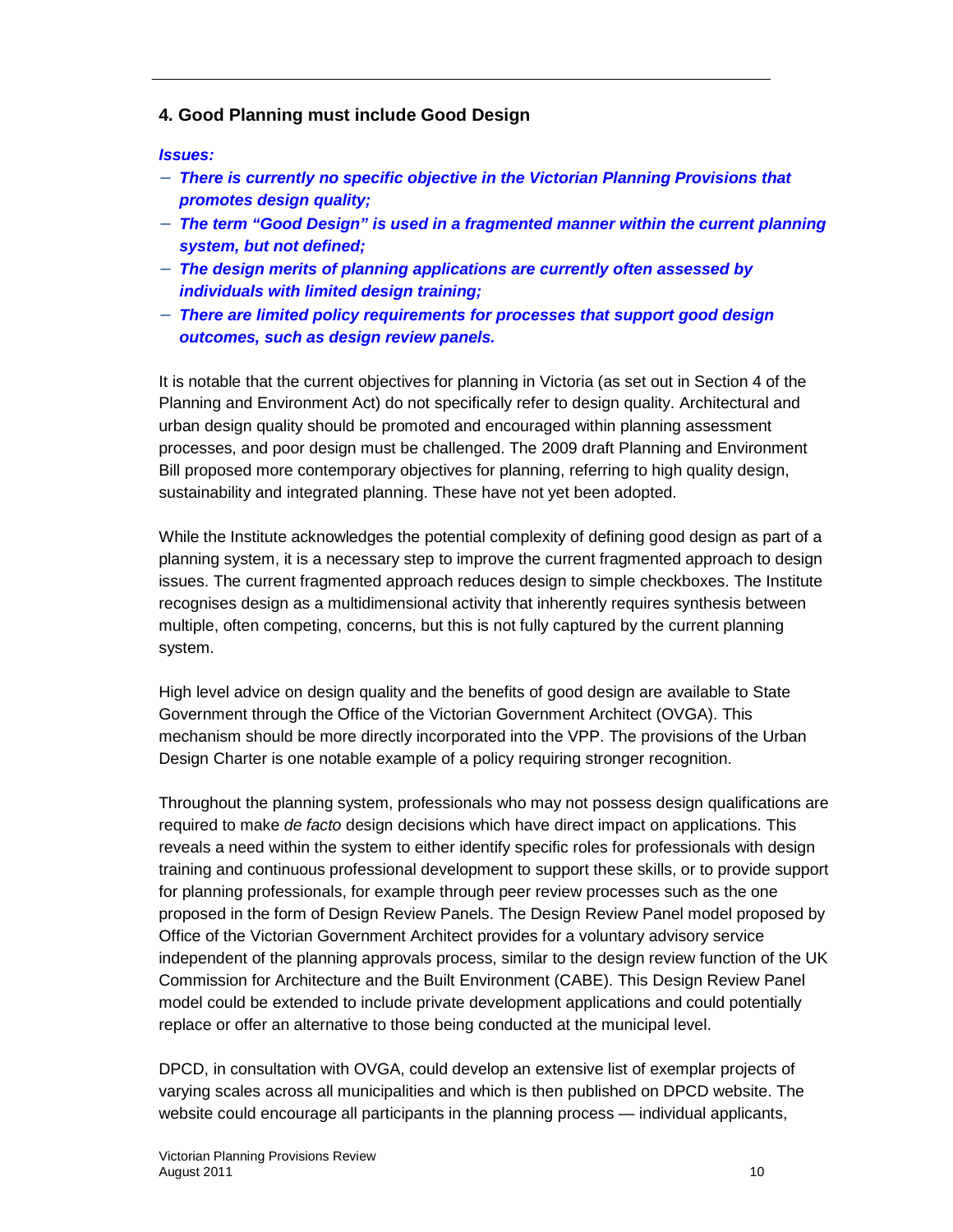developers, planning consultants, planning officers — to review details provided of the projects and better understand the merits that gave them status as exemplars.

# **Recommendations:**

**4.1 The objectives for planning in Victoria should be amended to include reference to high quality design as proposed in the 2009 draft Planning and Environment Bill, or similar;** 

**4.2 The twelve principles of the Victorian Urban Design Charter should be included in the State Planning Policy Framework;** 

**4.3 Urban planners should be supported in their promotion of design by measures such as Design Review Panels proposed by the Office of the Victorian Government Architect (OVGA) - extended to provide a review function for any public or private development proposal across the State;** 

**4.4 DPCD, in consultation with OVGA, should develop an extensive list of exemplar projects of varying scales across all municipalities to be published on DPCD website.**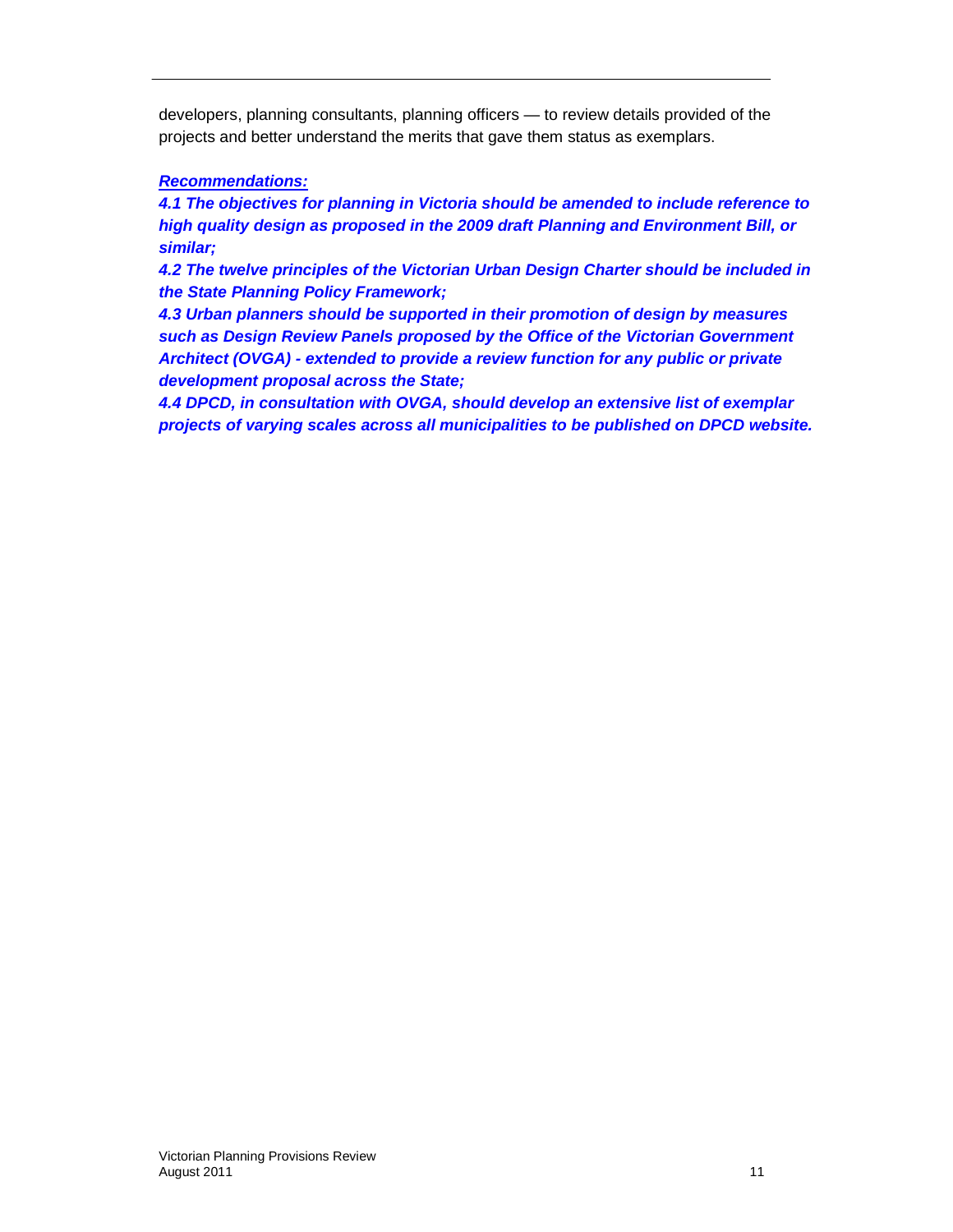# **5. Planning for a Changing City**

**Issues:** 

- − **The macro-scale urban form of metropolitan areas cannot be left to local interests or pure market forces;**
- − **The planning system displays a bias towards greenfield developments in outlying areas, promoting the expansion of the city;**
- − **The planning system poorly facilitates change because it is premised on a preventative framework, which is particularly apparent in the densification of traditionally low rise communities;**
- − **Structure planning for intensified development is typically controlled through twodimensional zone based maps, rather than three-dimensional volumes with support for diverse mixed uses.**

The planning system, more specifically strategic planning and urban design, plays a vital role in shaping the urban realm in the interests of the entire community. It is a proper function of planning to set processes for deciding where change is required, where limits should be placed on development and what controls are suitable for achieving the maximum benefit for the whole state. It is not sufficient to leave decisions with metropolitan and state-wide significance to individual developers and the market nor to local communities in isolation. The Institute recognises the need for urban design to guide the evolution of cities and towns in the public's long-term best interests while responding to cultural values and community expectations, as set out in the Institute's national urban design policy.

Currently the planning system provides extensive support for opening up residential land supply on the fringes of the metropolitan area. The Institute is concerned by moves to extend the Urban Growth Boundary and expedited processes for land release administered by the Growth Areas Authority. We believe the continued expansion of urban areas into their hinterlands is unsustainable. These growth areas usually have poor access to transport and community facilities, result in greater carbon emissions and resource use, and cause the loss of arable land which in the longer term potentially threatens food security.

In contrast, the current planning system provides comparatively less support for encouraging change in existing metropolitan areas. There are fewer and less effective policy tools at the disposal of government authorities to promote increased densities in areas with high levels of amenity and accessibility. To manage the city's growth, the current planning system has relied upon policy-based controls a restrictive control mechanism. It is predicated on a preventative framework designed to stop bad development rather than encourage good outcomes. This inevitably leads to least-worst outcomes rather than highest and best public and private benefit.

The planning system should start from the premise of guiding development to where it is needed and away from sensitive areas. This assessment needs to be made on a metropolitan-wide basis, balancing community desires and market demand with factors such as access to high quality transport and amenities, employment opportunities, heritage and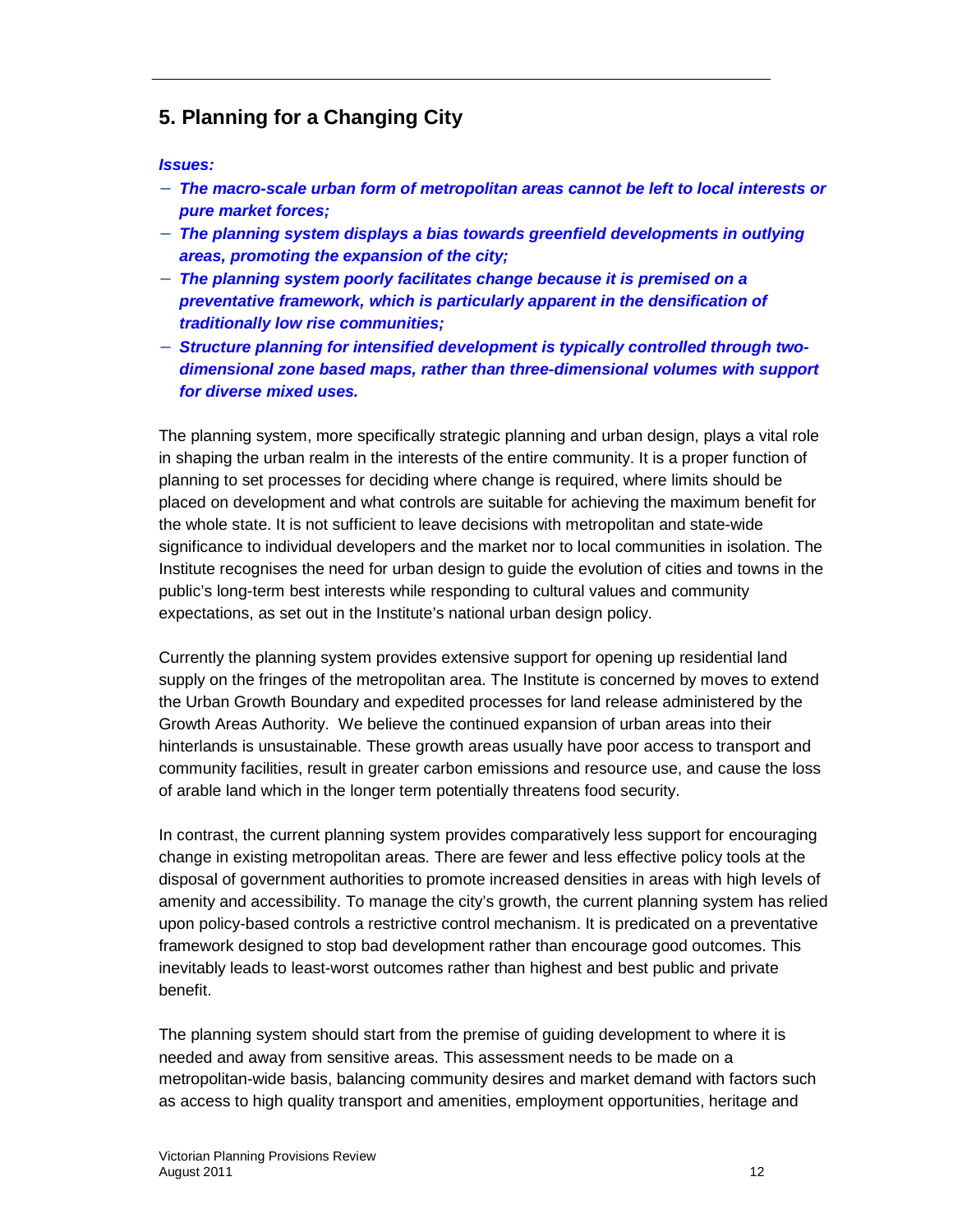environmental values. The Institute supports the concept of three levels of change: go/nogo/incremental change. This will distinguish between areas requiring active coordinated support for intensification, areas that should be excluded from significant change and areas that will change slowly as opportunities emerge.

Instead of map-based zoning, controls for urban development should be integrated plans expressed in terms of three-dimensional massing volumes. It would be advantageous to effectively pre-design whole neighbourhoods and centres for allowable building heights, density and lot coverage. This would minimise the unpredictability of the process and more clearly communicate the intentions and benefits of planning strategies to the public, developers, practitioners and local authorities. As a priority, structure plans need to be expressed in three dimensional form so that meaningful decisions can be made by a wider array of stakeholders.

#### **Recommendations:**

**5.1 Strategic planning and urban design must remain the primary techniques for actively defining the future form of urban areas** 

**5.2 The Institute does not support changes to the Urban Growth Boundary or expedited processes for fringe land release.** 

**5.3 The Planning System should start from the premise of guiding development to where it is needed and away from sensitive areas.** 

**5.4 Development controls should be defined through integrated plans expressed in terms of three-dimensional massing volumes** 

**5.5 As a priority, structure plans for activity centres need to be expressed in three dimensional form so that meaningful decisions can be made by a wider array of stakeholders.**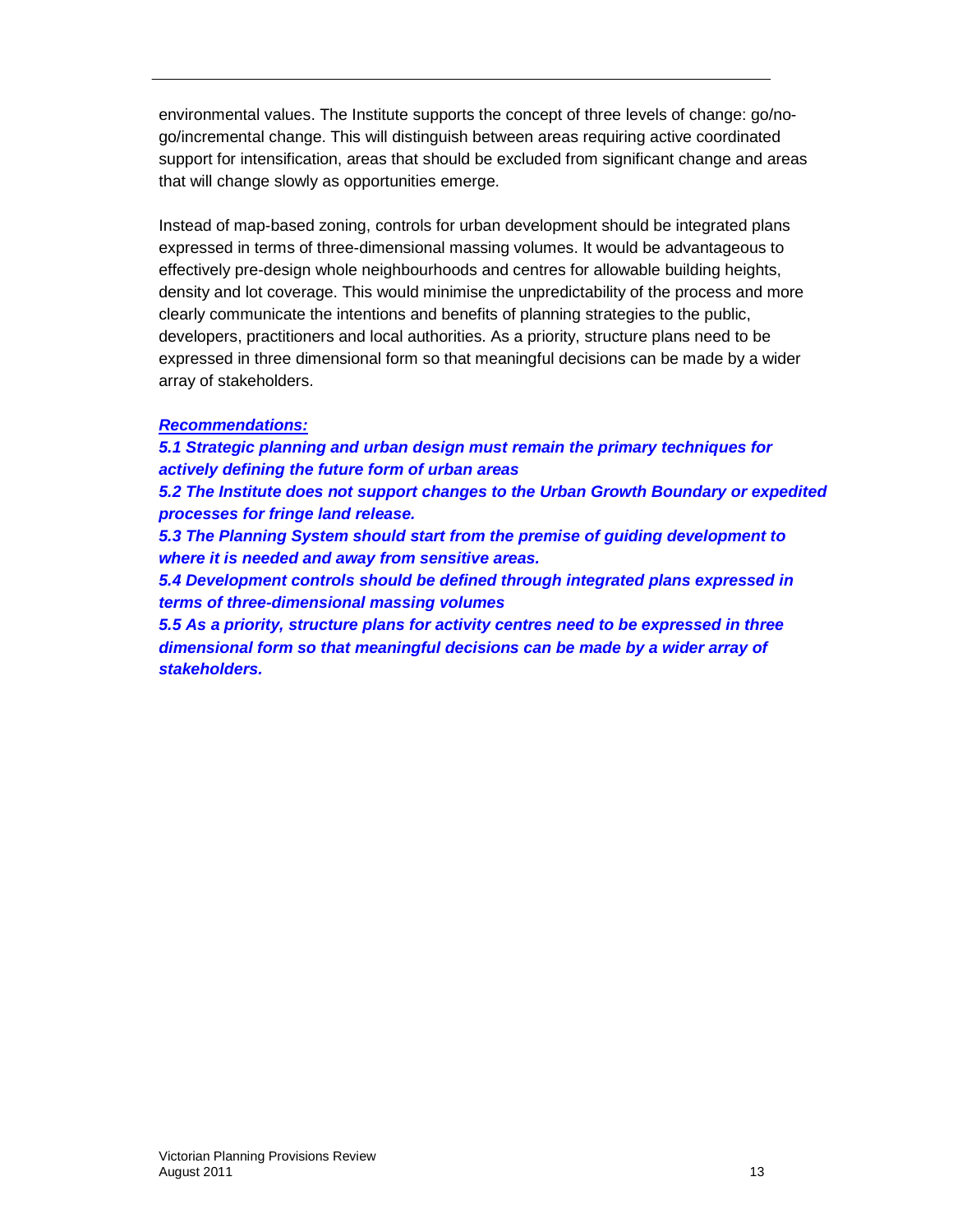# **6. Balancing state and local planning roles through integrated strategic planning**

#### **Issues:**

- − **Strategic plans often remain abstract or incomplete future visions, limiting stakeholder engagement and leading to contested planning processes;**
- − **Planning decisions in some municipalities are based on local politics rather than good planning process or professional expertise;**
- − **State policy development outcomes can be impeded by minor objections;**
- − **The various planning authorities' roles and responsibilities are unclear and overlap, and no authority is responsible for state significant developments and corridors, necessitating ad hoc ministerial intervention;**

Everyone benefits from a clear and meaningful expression of the future vision for urban areas. The DAF Model calls for 'effective' policy development linked to objective rules and tests reflecting policy intentions, or, where not possible, supported by specific policy objectives and guidelines for decision makers. Strategic plans can provide a framework for development opportunities within nominated areas, however many plans are limited by their abstract nature. Many stake-holders in the planning process find these technical documents difficult to engage with. Highly contested development can be linked to this uncertainty, as each stakeholder interprets the vision to suit their own interests. To clearly define a shared vision, design resolution in strategic plans needs to be increased. Detailed meaningful strategic plans clarify development opportunities and community expectations, and simplify compliance and minimise later objections or review.

Local communities need to be more involved earlier in the planning process so their voice is incorporated at a stage where a significant vision can be set. Again, the DAF Model encompasses policies determined by elected representatives through consultation with the relevant community, but with the benefit of professional and expert advice. This also ensures communities can be made aware of state policies, particularly the need for densification in some areas. To achieve this, strategic plans need design resolution and visualisation using 3D representation, for example, to a level where meaningful discussions can occur, to move beyond unfounded fear of densification to discussions of potential benefit such as improved streetscapes, new community facilities and improved retail vitality.

Specific changes to the planning system are required to ensure the strategic planning process serves everyone. Once the negotiated structure planning process sets development principles and performance measures, planning applications fitting within this planning envelope could be granted asof-right approval – the 'tracks' based assessment described in the DAF Model.

The current situation, where minor objections impede state policy supported developments, would be avoided. Appeals would be restricted to strategic plan compliance issues and be assessed by planning officers. A more comprehensive planning assessment and review of the relevant strategic plan including community consultation as deemed relevant by the responsible authority — would be required if a planning applicant wished to exceed the limits set by a structure plan. Objections would be limited to specific comment on planning matters alone and how an application complies with the strategic plan. Applying a "form" standardised across all municipalities for all project types allows detached consideration of the nature, rather than just the quantity, of objections and minimises issues with little planning relevance to the project under assessment.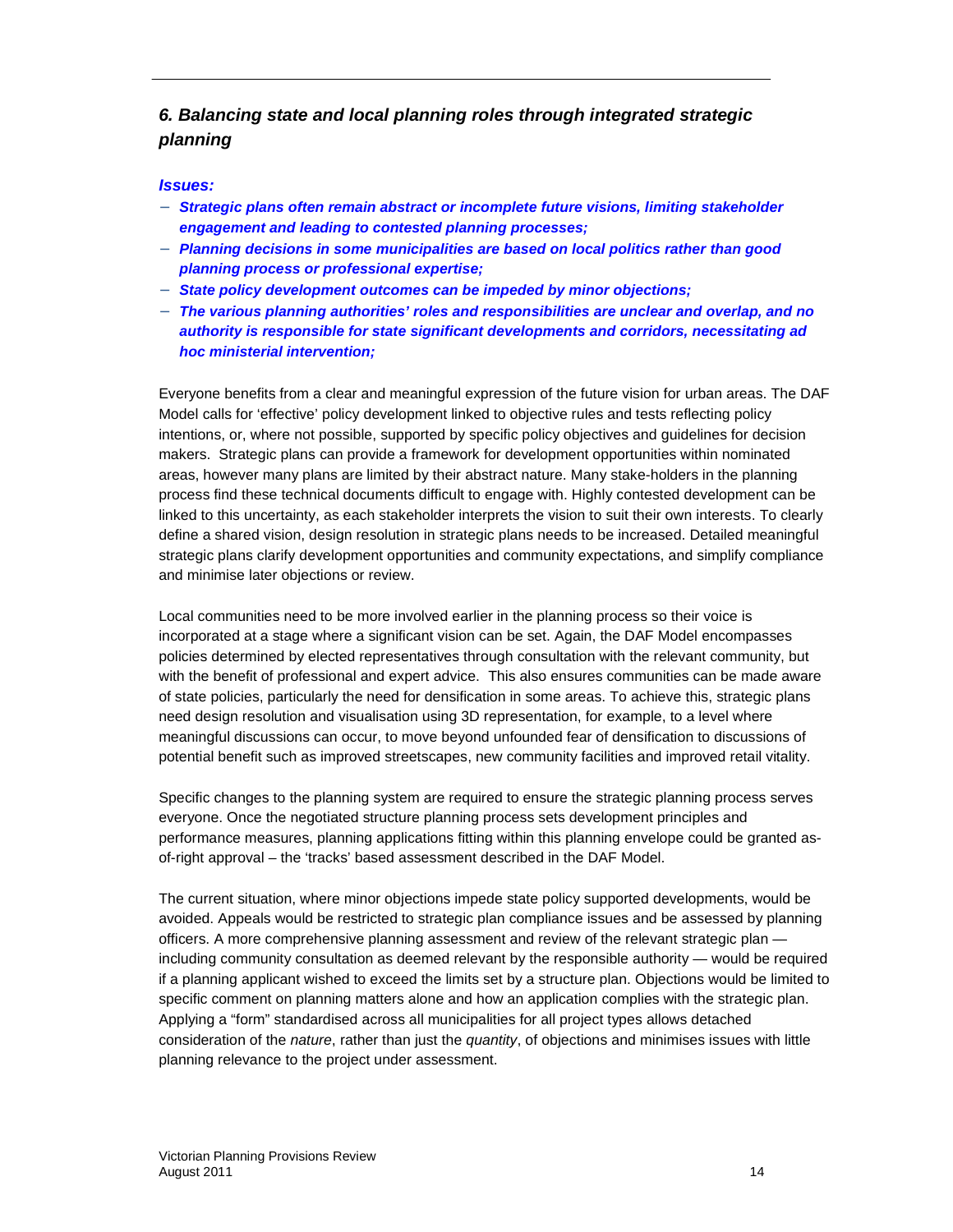Planning approval needs to be depoliticised. As key local democratic representatives, councillors are a central part of setting the direction of municipal strategic plans but ought not make individual project approval decisions. When structure plans contain clearly defined tests and objectives, planning assessment requires professional expertise alone to apply the consistent policy and objective rules and tests the DAF Model envisages.

However, the concerns of local councils and communities must be balanced with the need for coordinated metropolitan-wide planning, which is currently a confusing array of authorities, state agencies, local government, priority development panels, GAA, URA, DPCD and the possibility of ministerial intervention. As metropolitan planning is significant to the whole state, it is fitting the state government be more directly involved with ensuring cross-jurisdictional coordination of corridors of development, such as transport corridors. The Institute supports the creation of a single integrated and transparent planning authority for significant metropolitan Melbourne projects, particularly within major transport corridors. This new authority would ideally incorporate the existing DPCD initiatives at activity centres, GAA, Priority Development Panel, URA and Melbourne CBD planning into a single Metropolitan Planning Authority.

The separation of agencies providing roads and public transport — with overlapping responsibilities and incomplete coordination — has contributed to inefficient planning of land use, transport and services across municipal boundaries, especially in growth areas and contested inner city transport nodes. Amalgamating a Metropolitan Planning Authority with VicRoads, VicTrack and the Public Transport Authority would ensure meaningful integrated transport and land use. The authority would require high level coordination with key government agencies such as Transport, BDI, DEECD and DSE and preferably report directly to the Minister. In identified, state significant areas, the authority would have a permit approval authority above (nominally) \$20 million in consultation with the respective Local Authority. Incorporating VicRoads and the URA gives this authority direct development capabilities and allows government investment to further the application of state policy. This authority would provide better coordination, consistency and transparency in metropolitan planning with a long-term development horizon in the interests of all Victorians.

#### **Recommendations:**

**6.1 Strengthen the role of strategic planning and increase the design resolution within strategic plans to simplify compliance and limit later grounds for objection or review. 6.2 Once the structure planning process sets development principles and performance measures, applications within this envelope ought to be granted as-of-right approval; 6.3 Third party objections could be lodged on a standardised form that constrains objections to issues of strategic plan compliance;** 

**6.4 Where there are clearly defined objectives and tests contained within a structure plan, planning assessment is properly a task requiring professional expertise only without the intervention of local councillors;** 

**6.5 The Institute supports the creation of a single integrated and transparent planning authority for Melbourne projects of metropolitan significance, particularly within major transport corridors.**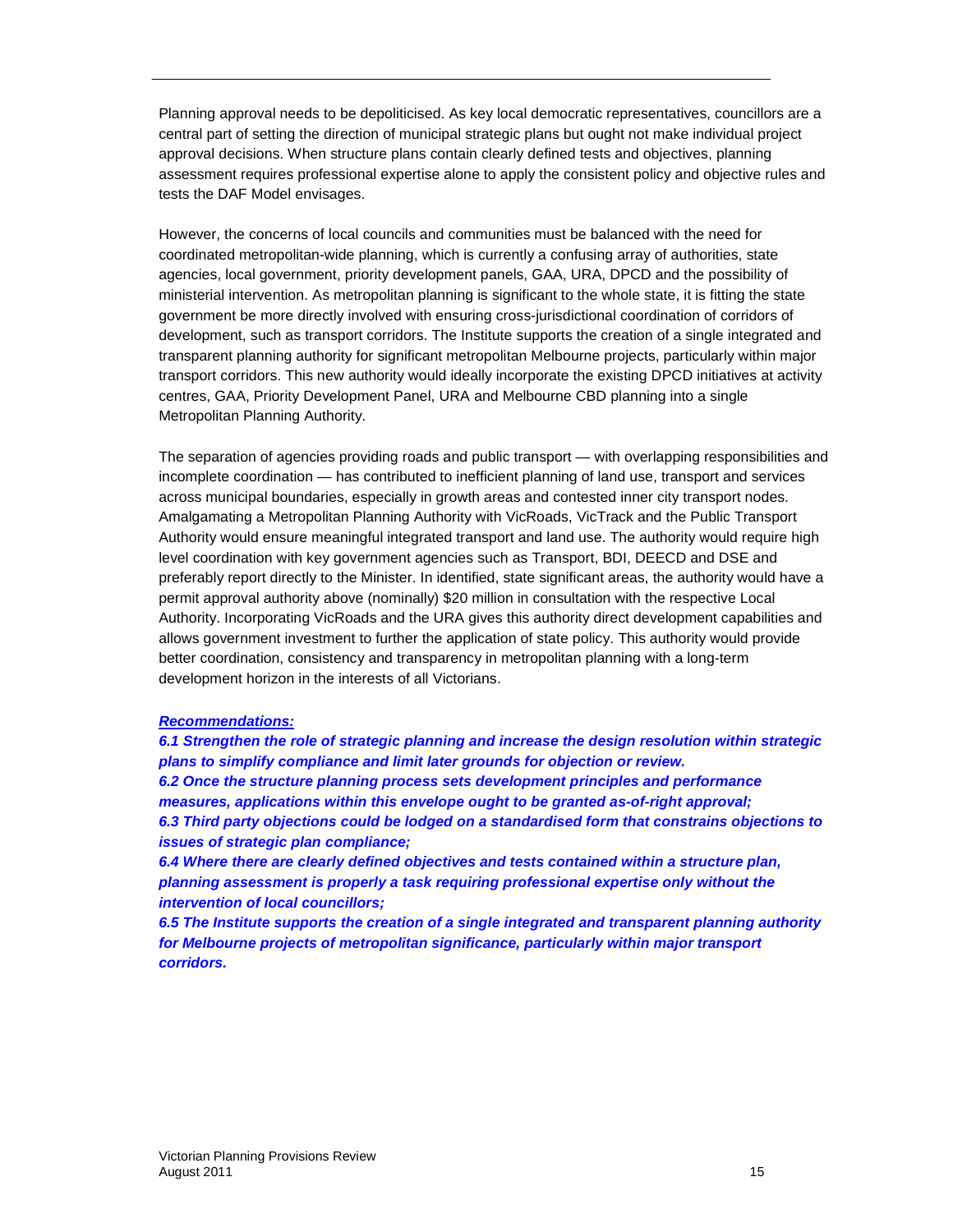# **7. Planning for Environmental Sustainability**

#### **Issues:**

- − **Planning requirements for increased environmental sustainability of the building fabric are better addressed through the building code.**
- − **Currently there is no recognition of existing or implied solar access rights for roof areas within the planning system.**
- − **Strategic planning for densification is insufficiently aligned to environmental imperatives**
- − **The planning system has insufficient mandatory requirements for the creation of environmentally sustainable urban form**

The Institute strongly supports initiatives to continuously improve the environmental performance of Australian buildings. We support the intentions of proactive councils in attempting to improve the performance of communities in their municipalities. However, to introduce ESD and energy requirements at planning stage to improve the performance of the individual buildings is not the most appropriate method of achieving this. VCAT has made clear that the impositions of standards for ESD requirements over and above the BCA requirements is 'lawful but not appropriate', and we agree. This generally requires additional work too early in the design process for it to be effective, and incurs additional fees that increase time and compliance costs.

It is important to avoid duplication of other statutory requirements, particularly the Building Code of Australia.

This points to the need to clearly define which sustainability requirements are best dealt with through building codes and those that need consideration during planning. Matters covered by other statutory requirements — BCA and Australian Standards — ought not be replicated in the planning permit assessment. The assessment of building performance is, and should be, the responsibility of building surveyors during the building permit process.

However, one key sustainability issue that does need to be addressed through the planning system is overshadowing. This is particularly a problem for solar thermal heating units and private photovoltaic energy generation, which both require direct sunlight year-round to operate. Currently there is no recognition of existing or implied solar access rights for roof areas within the planning system. Conversely, in recognising and protecting solar access careful consideration is needed to ensure adjoining properties are not unduly restrained from development potential. In areas outside of activity centres and away from transport corridors, (where other priorities are likely to outweigh solar access issues), the establishment of solar access rights could be investigated as a discretionary control available to councils. We note that the Victorian Law Reform Commission considered the concept of 'negative easements' similar to that of light easements for this purpose. It concluded that the legal concept of easement would not be adequate and that restrictive covenants would be better suited, but this requires the covenant to be placed by the owner of the subject land on the land before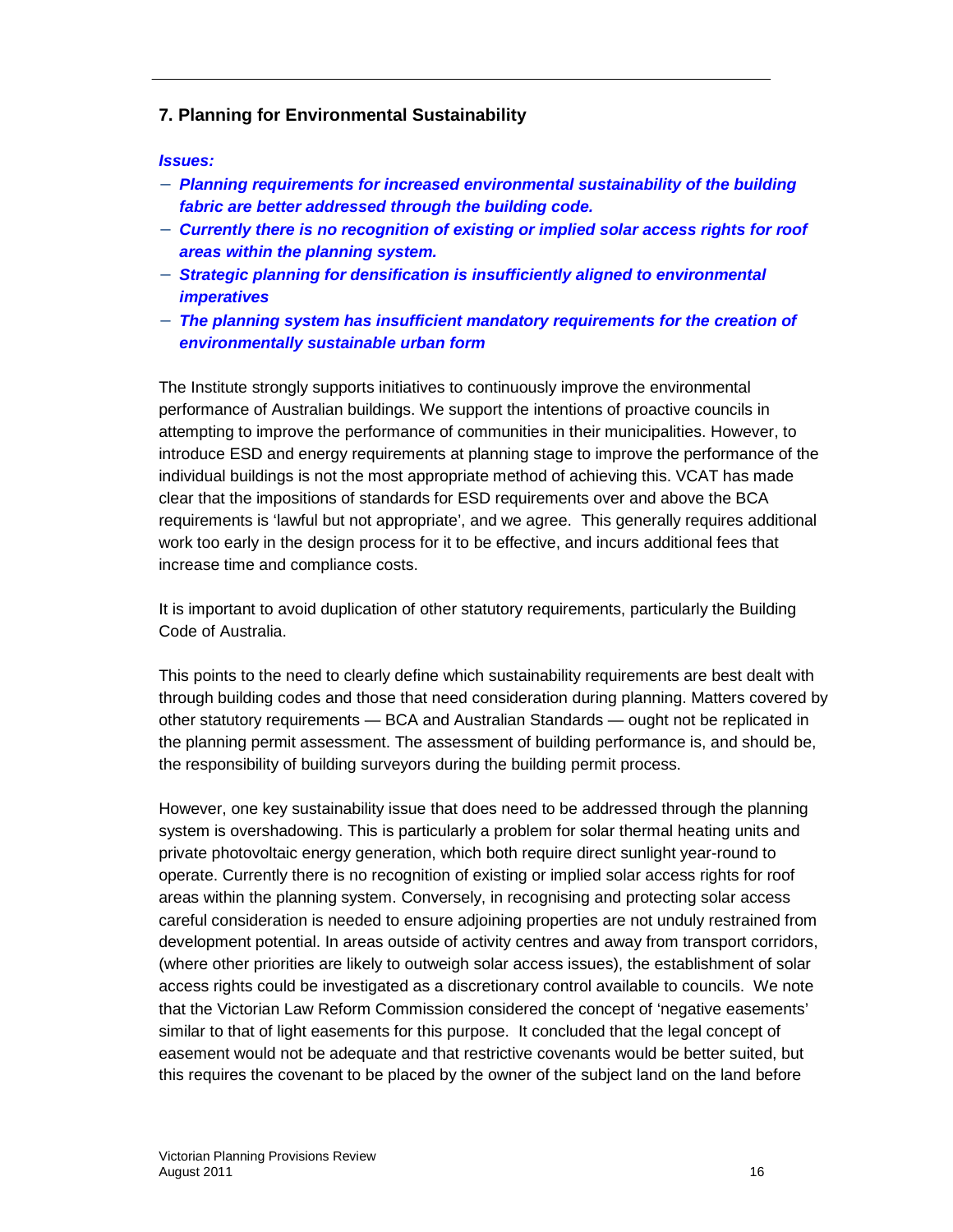transfer. The Commission recommended, as does the Institute, further consideration of the public planning framework for this purpose<sup>1</sup>.

The planning system has a strong role to play in improving the environmental performance of metropolitan regions. There is an important role for local and state government in creating sustainable communities through improved coordination between infrastructure, land use and transport. The Green Building Council of Australia (of which the Institute is a member) has begun the process of defining a Green Star system applicable to communities, which can provide guidance about the range of initiatives that may form part of these statutory controls.

The strongest tools available to local government are those already clearly associated with the planning system. Some of these include:

- − Encouraging higher residential and employment densities in locations with better non-car transport access and limit growth outside of these areas.
- − In highly accessible areas, lowering the parking requirement for developments mandated in Clause 52.06, stipulating an upper limit for parking spaces rather than a minimum requirement and allowing zero space allocations in appropriate locations.
- − Supporting higher density housing models (such as terraces, townhouses and units) that can offer a high quality of life as alternatives to the resource-intensive detached suburban housing model.
- − Providing a better distribution of retail opportunities by encouraging mixed land uses, to limit the need for lengthy travel for everyday needs.
- − Encouraging higher levels of pedestrian and cycle use by making green travel plans mandatory for all new significant developments and communities.
- − Requiring rainwater retention on site to limit peak stormwater flows and encourage reuse.

Any of these planning system based initiatives can promote sustainable communities and urban form without needing to validate the building fabric's environmental performance in the early stages.

# **Recommendations:**

**7.1 The environmental performance of the building fabric is best addressed through the building code and assessed by building surveyors as part of the building permit process, rather than as part of the planning process;** 

**7.2 The establishment of solar access rights should be investigated as a discretionary control available to councils in areas outside of activity centres and away from transport corridors;** 

**7.3 The planning system can provide strong tools for planning authorities to promote and ensure sustainable communities and urban form, based on issues such as transport, accessibility, development densities and water management;** 

 $\overline{a}$ 1

Page 30, Victorian Law Reform Commission, Easements and Covenants: Final Report, December 2010, Victorian Government Printer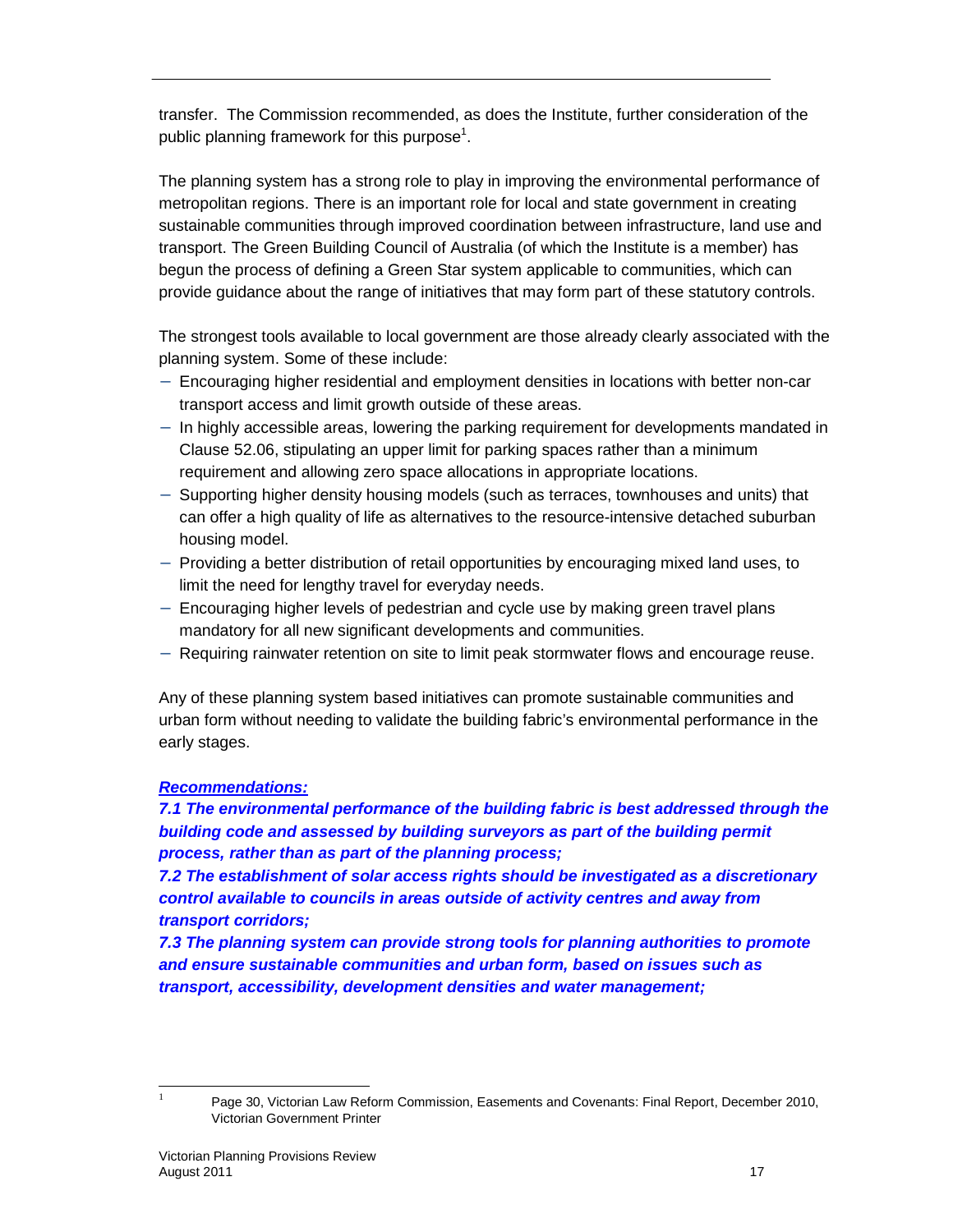## **8. Protecting and Enhancing Places**

#### **Issues:**

- − **The application of heritage significance and neighbourhood character is neither consistent nor informed**
- − **Neigbourhood Character within ResCode is a discretionary assessment. It is common for all parties in the planning process to differ in their assessment of neighbourhood character. There is no objective way to assess conformance to this guideline. This guideline results in poor design outcomes.**
- − **The administration and interpretation of Neighbourhood Character within the planning system can be improved.**

The subjective assessment of Neighbourhood Character, Streetscape Context and Heritage Overlays generally cause the least predictable outcomes through the planning process. These matters needs serious reconsideration to avoid discretionary interpretations. The subjective nature of interpreting proposed and existing building styles frustrates the process of good design.

The administration and interpretation of neighbourhood character within planning system must be improved. A clear distinction needs to be drawn between the protection of specific existing character of neighbourhoods and the more general and ill-defined protection that requires interpretation of a preferred future character by planning officers. Where a substantially intact and consistent streetscape has an existing character that can be defined in detail and is deemed worthy of protection by suitable planning processes, this should be the subject of a neighbourhood character overlay which specifies the extent of the neighbourhood and clearly stipulates the limits of development and change. In all other circumstances with no consistency or singular character, or the boundaries of a neighbourhood cannot be defined, development controls on the basis of building style should not apply. Too often neighbourhood character is used arbitrarily to restrict development on the basis of taste. When development is to be limited, this should be done transparently and directly.

The Institute believes that policies and funding — at all levels of government — are inadequately delivering the potential benefits to the broader community of heritage conservation initiatives. It is important that more rigour is applied to listing heritage buildings and places, and that adequate funding and resources are available to assist owners of important structures. The assessment of heritage significance can be inconsistent or illinformed — buildings in some municipalities are listed as significant when buildings of similar periods and styles remain unprotected in other municipalities. Heritage overlays can protect relatively ordinary old buildings in a decrepit state at the expense of well-designed, appropriately scaled new buildings that provide much better private and public amenity.

The Institute strongly supports a revamp of the Heritage Overlays in the planning system to remove inconsistencies where they protect buildings offering little or no contribution to a heritage streetscape. Even where a building's heritage significance is recognised, the usefulness and long-term viability of the structure (physical and financial) remain important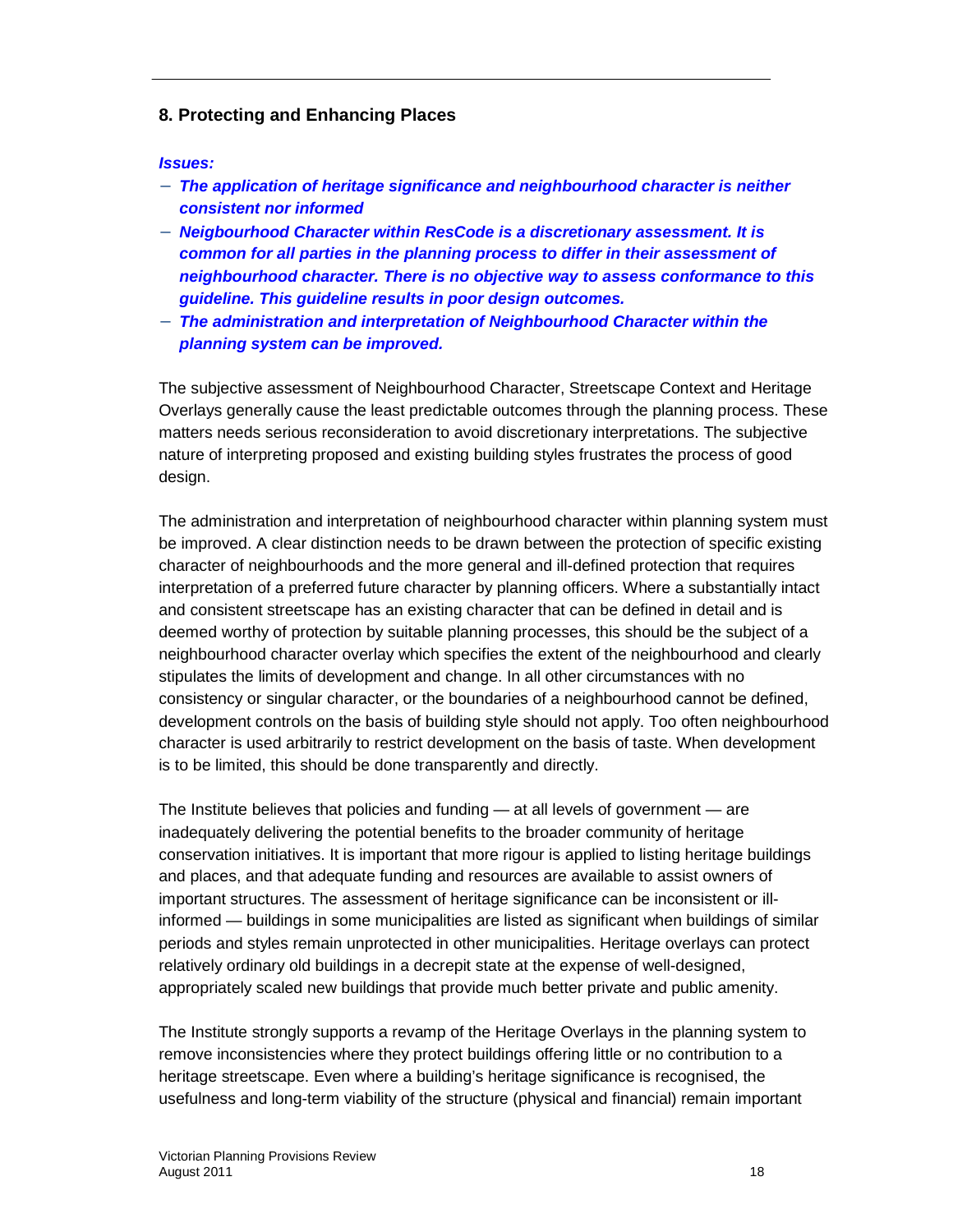considerations. Heritage overlay provisions must be changed from a preservation role to one that recognises possibilities for living heritage and ongoing use. These provisions must ensure that where buildings are not individually important they can be demolished if reputable feasibility studies show that retaining or repairing a building is not feasible, and that a proposed replacement building would be of a higher quality and provide better amenity than the existing building.

Councils are often under-resourced to deal with the assessment of applications involving heritage considerations. Many have only one Heritage Adviser in their planning department and some of them work part time. The heritage advisers often cause significant delays or inconsistency to the processing of applications due to lack of availability or through rushed assessments. We recommend planning applicants be able to engage independent heritage advisers (from a list of approved Heritage Advisers formulated by DPCD) to assess planning proposals prior to submission. The assessment would be binding, so long as it is consistent with the relevant provisions of the local planning scheme. This would speed the application process up significantly in heritage areas and would result in more appropriate and more predictable development outcomes. It would also avoid the circumstances where council heritage advisers overrule the decisions or opinions of council planning officers.

#### **Recommendations:**

**8.1 Where a substantially intact and consistent streetscape has an existing character that can be defined in detail and is deemed worthy of protection, this should be the subject of a neighbourhood character overlay specifying the allowable limits of development and change;** 

**8.2 Where neighbourhood character is inconsistent or poorly defined, general protection on the basis of character or style should not apply. If there is a desire to limit development, this could be addressed through an open strategic planning process balanced against state policy for densification;** 

**8.3 References to existing and proposed building styles and character should be removed from Municipal Strategic Statements and ResCode;** 

**8.4 The Institute strongly supports a revamp of the Heritage Overlays in the planning system to allow the demolition of buildings which are in a serious state of decay or buildings offer little or no contribution to a heritage streetscape;** 

**8.5 ESD performance outcomes ought to weigh strongly in any consideration of retention of buildings, particularly dwellings;** 

**8.6 Planning applicants could be able to engage an independent heritage advisor (from a list of approved Heritage Advisors formulated by DPCD) to assess the planning proposal prior to submitting an application.**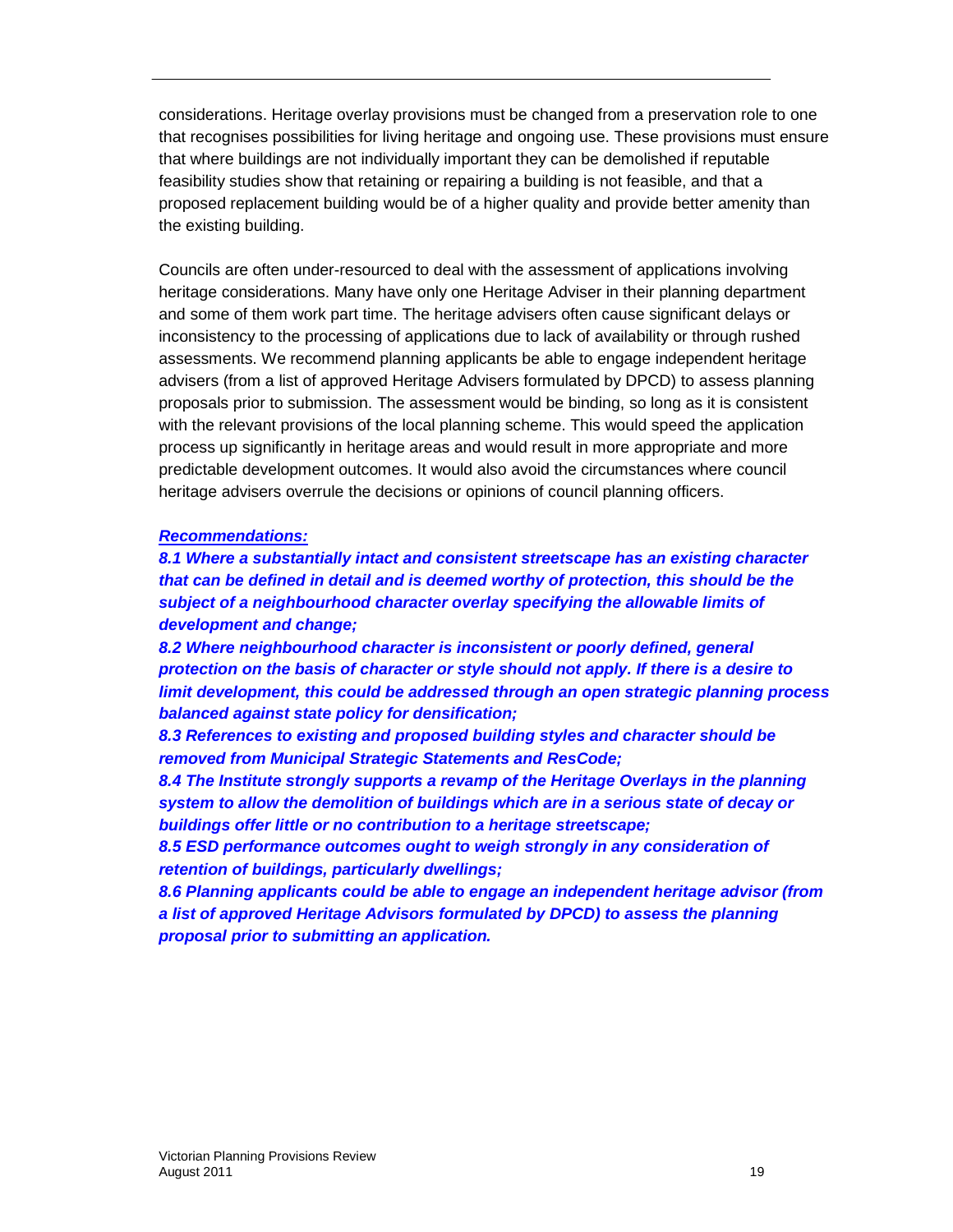## **9. Improving Communication**

#### **Issues:**

- − **Communication with councils is often poor, with spurious requests for further information that appear to be designed to reset the statutory time limit for a decision**
- − **Councils are required to conduct pre-application processes but are currently not held accountable for their interpretations**
- − **Planning decisions vary from one planner to the next depending on the planners understanding of the scheme**

Many of the issues with the planning system experienced by architects relate to poor communication with planning officers. There are specific changes that will increase the efficiency and consistency of the process for members of the Institute.

Members have reported that it is common to get a request for further information on a planning application just before the 30 day statutory limit for a decision. Often this information is on the drawing or it can be inferred simply by referring to other drawings within the application. Some information is minor and a call to the architect or applicant and a quick note on the drawings would solve the problem. The Institute proposes that requests for information not set the planning clock back to day one unless the planning officer can justify why it should do so.

The current system of informal pre-application meetings tends to be ineffective because planning officer comment, when given, is non-binding.

A suggested solution is to establish a two stage system (similar to NSW) that gives in principle approval to a concept design, followed by final approval of a more detailed design. This may avoid wasting time and money on an application which is never going to get approved, and provide all parties involved with more predictability.

#### **Recommendations:**

**9.1 A request for additional information ought not to set the planning clock back to day one without justification;** 

**9.2 The current pre-approvals process could be formalised and strengthened by employing a two-stage approvals process, ensuring that senior planning staff give inprinciple approval to a concept design before the final approval of the more detailed design.**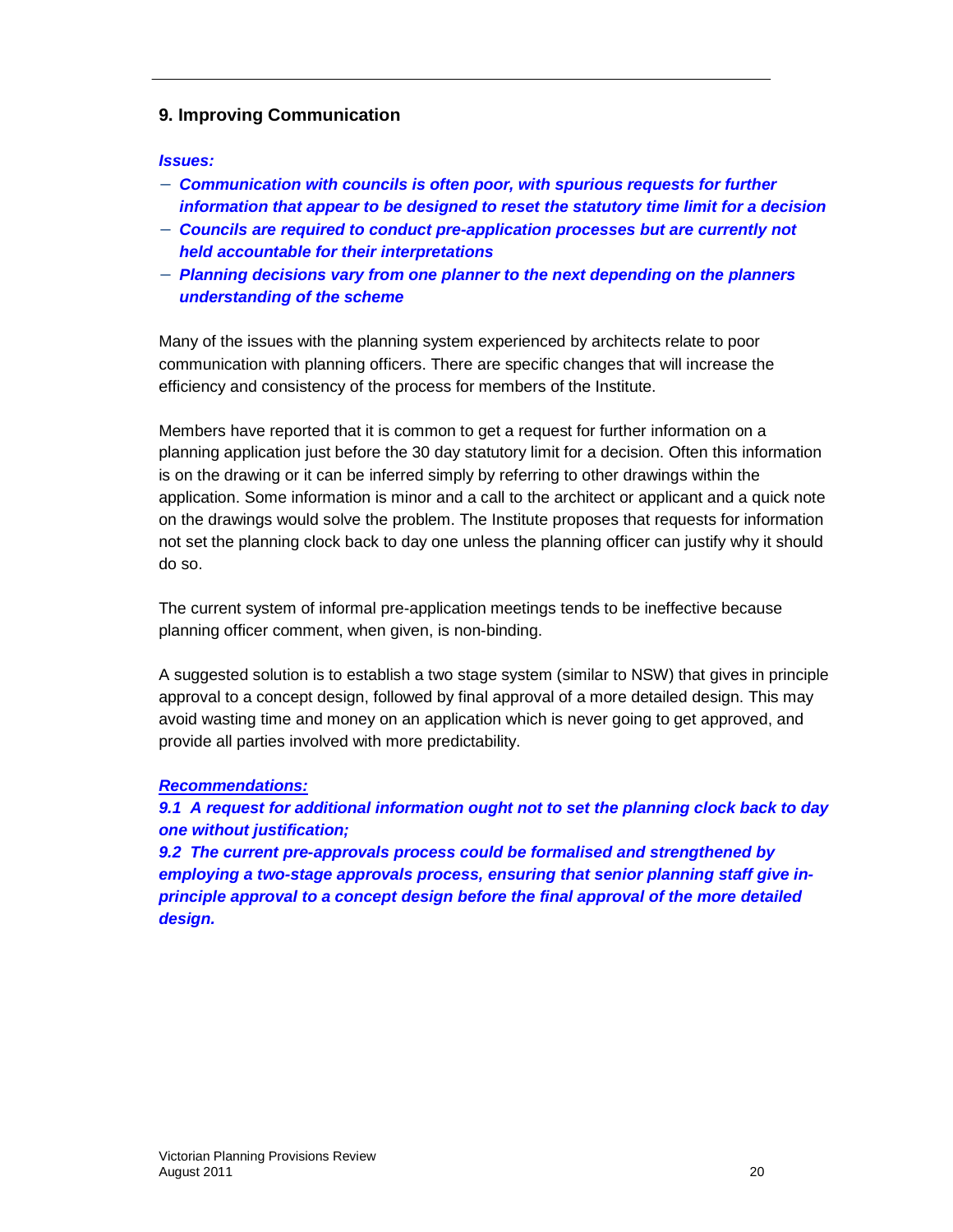# **11. Conclusion**

Whilst some aspects of the planning system are working well — the online planning tools in particular — this submission identifies many areas requiring attention, and suggests possible solutions.

Any changes to the planning system coming out of this review need to ensure that the coordination between levels of government are improved, as well enabling the planning policy to be applied consistently and aim for well-designed built form.

In order for there to be good planning that will cater for the changing needs of the State of Victoria and the City of Melbourne, the system must include and recognise good design. To ensure an improvement in strategic planning, the balance between state and local planning powers needs to be clear and even.

Other key outcomes for this review need to focus on ensuring that planning assessment processes are streamlined, through the continued implementation of the DAF Model.

The Institute appreciates the opportunity to present this submission, and we welcome the chance to further explore these issues with the Panel.